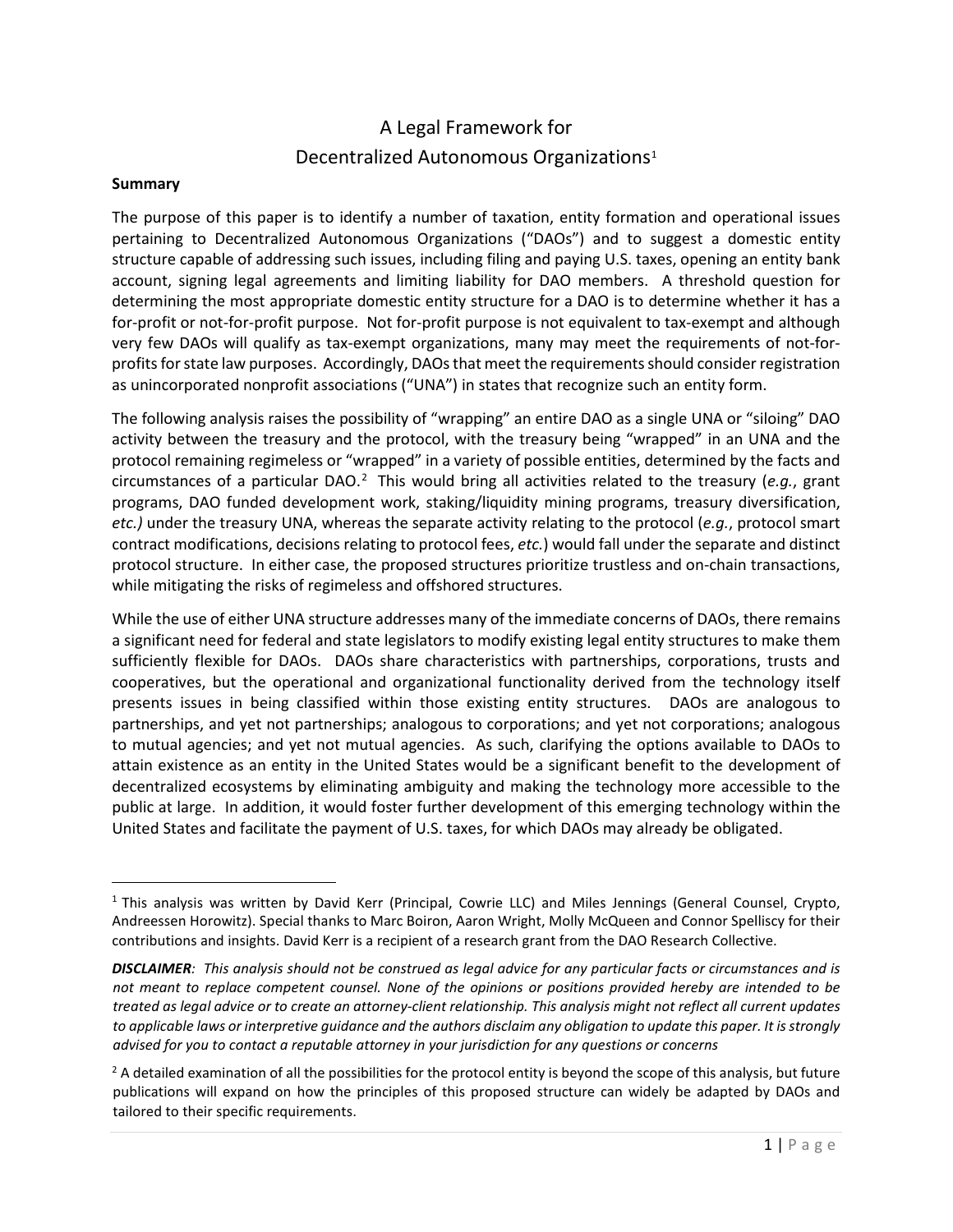### **Introduction**

The United States regulatory environment surrounding digital assets presents an extraordinary challenge for blockchain and smart contract-based protocols. In the absence of comprehensive legislation addressing the complexities of this developing technology, individual regulatory agencies have been forced to provide their interpretations of how regulations should be applied to situations and technologies, well beyond what was considered when the current laws and regulations were enacted. Although it is universally agreed that comprehensive reform and new legislation is a necessity, the reality exists that the developers and users of blockchain technology have been left to navigate a patchwork regulatory environment insufficient to address relatively simple issues related to digital assets, let alone the additional complexity accompanying the decentralized alternatives to traditional financial service offerings available through smart contract-based protocols.

The vast majority of blockchain networks and smart contract-based protocols are organized as, or intend to implement, DAOs, which are member controlled organizational structures that operate absent a centralized authority.<sup>[3](#page-1-0)</sup> While blockchain networks utilize a number of different consensus mechanisms, DAOs of smart contract-based protocols are typically facilitated by a set of governance-related smart contracts that have specified control rights with respect to the smart contracts making up the underlying protocol, all of which are built on distributed ledger technology, most commonly the Ethereum blockchain. These governance smart contracts disintermediate transactions between counterparties by automating the decision-making and administrative processes typically performed by traditional management structures. Decentralization of a given protocol occurs when control (*e.g.*, governance) of the non-immutable aspects of a protocol's smart contracts is passed from the developers to the members of a DAO via the activation of governance smart contracts.

Decentralized Finance ("DeFi") protocols are one example of smart contract-based protocols. DeFi protocols provide alternative mechanisms to perform many traditional financial services that are, often times, highly regulated themselves (*i.e.*, payments, swaps and derivative transactions, insurance, asset trading, lending and investing). As the functionality of many DeFi protocols deviates significantly from traditional financial services, significant interpretive obstacles exist in determining the manner and extent that existing statutory authority is applicable. Although the SEC, CFTC, FinCEN, OFAC, IRS, Department of Treasury and state regulators have issued guidance and interpretations concerning digital assets, the issues highlighted in that guidance and the concentration of accompanying enforcement actions has resulted in a prioritization of the following: (i) identifying the applicability of SEC and CFTC registration requirements, (ii) taxation of virtual currency as property and the need for taxpayers to include virtual currency activities on their tax returns and (iii) the implementation of BSA compliant Anti-Money Laundering ("AML") and Know Your Customer ("KYC") programs.

However, as a result of increased public scrutiny concerning shortfalls in income tax collection and significant projected budget scoring benefits, Congress has recently considered multiple legislative proposals intended to increase third-party reporting requirements for virtual currencies.<sup>[4](#page-1-1)</sup> As with any

<span id="page-1-0"></span><sup>3</sup> *See generally* Aaron Wright, *The Rise of Decentralized Autonomous Organization: Opportunities and Challenges*, Stanford Journal of Blockchain Law & Policy: Vol. 4 No. 2 (June 30, 2021), *available at* [https://stanford](https://stanford-jblp.pubpub.org/pub/rise-of-daos/release/1)[jblp.pubpub.org/pub/rise-of-daos/release/1](https://stanford-jblp.pubpub.org/pub/rise-of-daos/release/1) (for a detailed analysis of DAO organizational structures and developments).

<span id="page-1-1"></span><sup>4</sup> IRS Statements and Announcements, Internal Revenue Service, *Witten Testimony of Charles P. Rettig, Commissioner Internal Revenue Service before the Senate Finance Committee on the IRS Budget* (June 8, 2021), *available at [https://www.irs.gov/newsroom/written-testimony-of-charles-p-rettig-commissioner-internal-revenue-](https://www.irs.gov/newsroom/written-testimony-of-charles-p-rettig-commissioner-internal-revenue-service-before-the-senate-finance-committee-on-the-irs-budget)*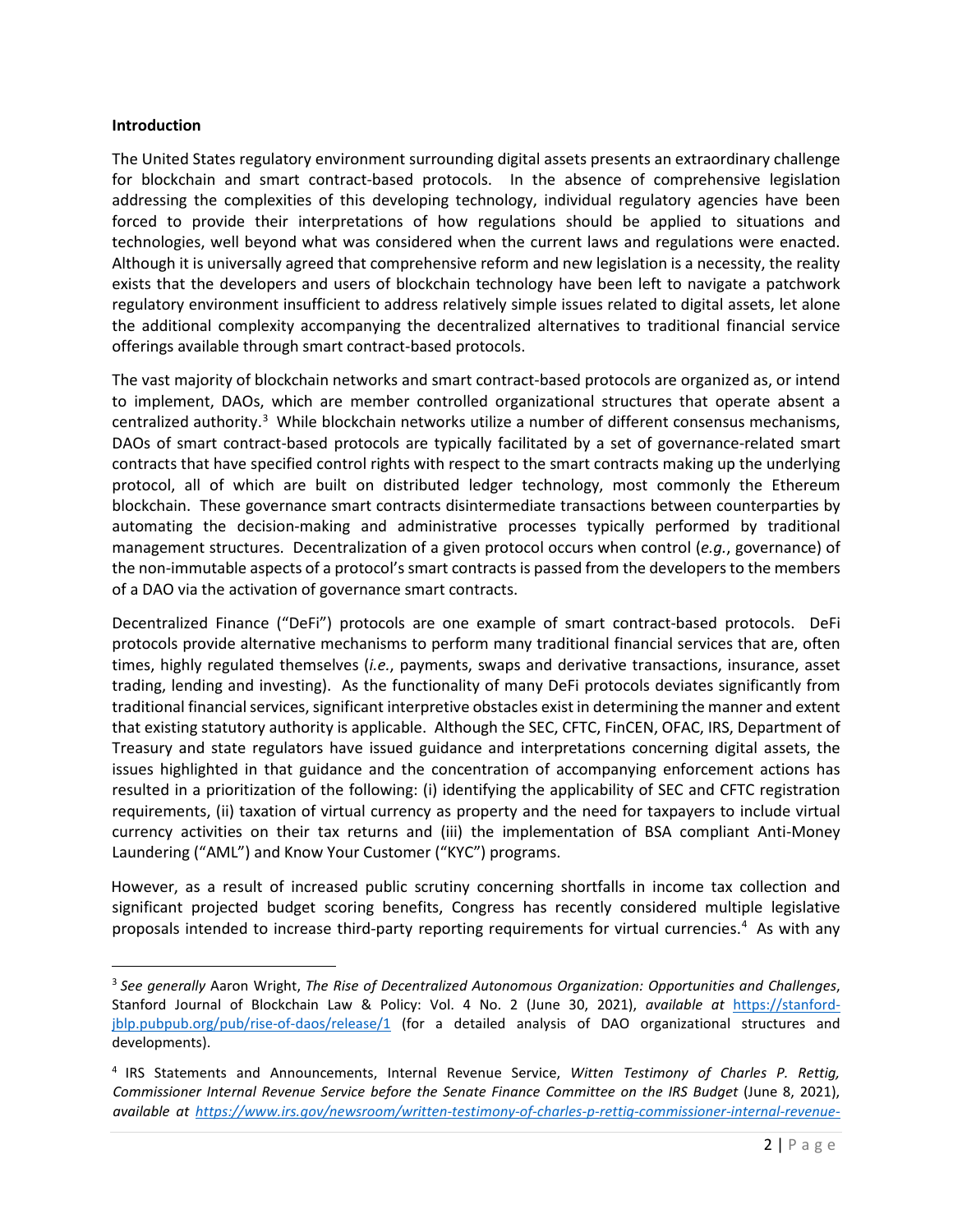legislative development in a rapidly evolving field, any previous conclusions pertaining to tax planning must be reassessed and updated to ensure that appropriate tax compliance requirements are being met.

The purpose of this analysis is to identify a number of emerging issues pertaining to DAOs and, ultimately, to suggest a domestic entity structure capable of filing and paying U.S. taxes, opening an entity bank account, signing legal agreements and limiting liability for DAO members.

#### **Taxation of DAOs and Regulatory Reporting Requirements**

The Internal Revenue Service ("IRS") serves a dual role as an administrative organization responsible for assisting taxpayers in meeting their tax obligations and as an enforcement organization responsible for ensuring the full payment of tax in accordance with the law.<sup>5</sup>

Although the IRS has issued limited guidance on digital assets beyond announcing its opinion that virtual currency should be treated as property for purposes of income taxation, [6](#page-2-1) the IRS has been very active in communicating the need to report virtual currency income on tax returns and utilizing its enforcement authority to gather information about taxpayers with significant virtual currency activity.<sup>7</sup> Although the asymmetric nature of heavily enforcing compliance, while simultaneously releasing minimal guidance

<span id="page-2-1"></span> $6$  The IRS has largely remained silent regarding the taxation of digital assets and has even prohibited taxpayers from requesting private letter rulings for clarification of certain tax issues related to digital assets (*see* Rev. Proc. 2021-3, *Section 3: Areas in Which Rulings or Determination Letters Will Not be Issued*, *(98) Sections 1001 and 1058*: "Whether a taxpayer recognizes gain or loss on the transfer of virtual currency in exchange for a contractual obligation that requires the return of identical virtual currency to the taxpayer or on the transfer of identical virtual currency to the taxpayer in satisfaction of the contractual obligation").

Although the IRS has expressed its opinion that virtual currency should be treated as property, it has only done so through a 2014 Revenue Notice establishing that position and a 2019 Revenue Ruling applying its interpretation to two very limited tax situations. Revenue Notices and Revenue Rulings are considered "published sub-regulatory guidance" and neither are considered controlling authority for legal purposes (although Revenue Rulings have a history of being afforded slightly more persuasive authority by the courts in situations where the facts are analogous to the Ruling). Although a taxpayer can rely on the publications as authoritative, if a taxpayer were to take a contrary position to the IRS, it is the IRS's obligation to prove its position in court. (For further discussion of "published subregulatory guidance" *see generally*, Matt Lerner, et al., *To Rely On or Not to Rely On? Sub-Regulatory Tax Guidance in Turbulent Times,* Tax Executive: The Professional Journal of Tax Executives Institute (Feb. 2, 2021), *available at [https://taxexecutive.org/to-rely-on-or-not-to-rely-on-sub-regulatory-tax-guidance-in-turbulent-times/.](https://taxexecutive.org/to-rely-on-or-not-to-rely-on-sub-regulatory-tax-guidance-in-turbulent-times/)* 

The IRS's position that virtual currency should be taxed as property is regarded as fairly unassailable given the IRS's authority to interpret existing tax law and the established principles of income recognition, but the IRS has not clarified which specific IRC codes apply to virtual currency and a number of reasonable interpretations are available to taxpayers for issues extending beyond simply the treatment of virtual currency as property.

<span id="page-2-2"></span><sup>7</sup> The IRS enforcement and compliance efforts related to virtual currency include summonses issued to taxpayers, third parties and "John Doe" summonses compelling entities to share user data. Additionally, over 10,000 letters have been sent to individual taxpayers specifically informing them of their possible taxation reporting requirements for digital asset activities. *See generally*, Alison Frankel, *Crypto user asks 1st Circuit to curtail IRS collection of records,*  Reuters Legal News (Oct. 6, 2021), *available at [https://www.reuters.com/legal/litigation/crypto-user-asks-1st](https://www.reuters.com/legal/litigation/crypto-user-asks-1st-circuit-curtail-irs-collection-records-2021-10-06/)[circuit-curtail-irs-collection-records-2021-10-06/.](https://www.reuters.com/legal/litigation/crypto-user-asks-1st-circuit-curtail-irs-collection-records-2021-10-06/)* 

*[service-before-the-senate-finance-committee-on-the-irs-budget](https://www.irs.gov/newsroom/written-testimony-of-charles-p-rettig-commissioner-internal-revenue-service-before-the-senate-finance-committee-on-the-irs-budget)* (for a discussion of the IRS' proposed budget and alignment with the President's Legislative Proposals).

<span id="page-2-0"></span><sup>5</sup> Internal Revenue Service, *The Agency, its Mission and Statutory Authority, available at* [https://www.irs.gov/about](https://www.irs.gov/about-irs/the-agency-its-mission-and-statutory-authority)[irs/the-agency-its-mission-and-statutory-authority](https://www.irs.gov/about-irs/the-agency-its-mission-and-statutory-authority) (last visited Oct. 17, 2021).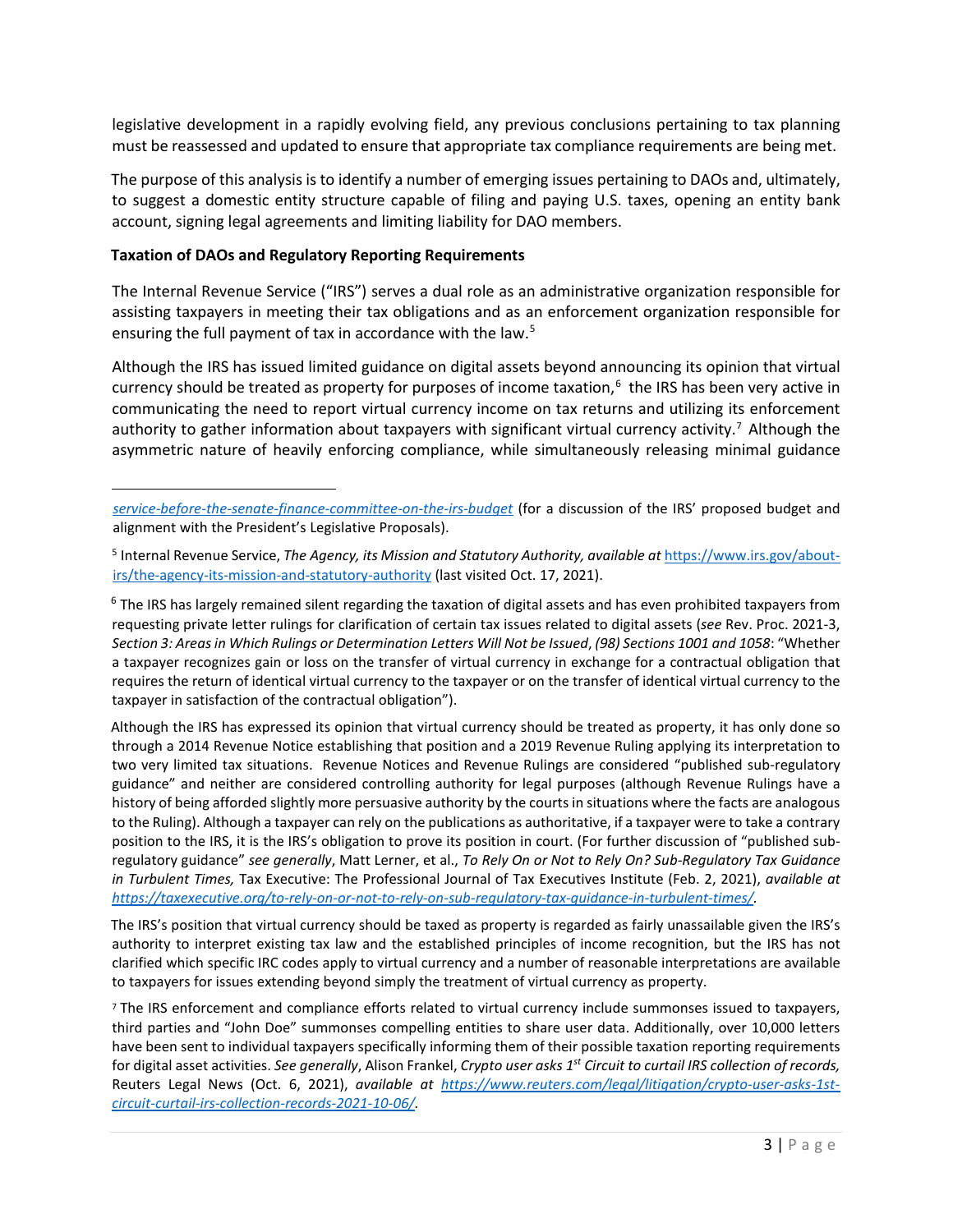around digital assets might appear contradictory, it is consistent with the IRS's role and authority to administer and enforce internal revenue laws.

The U.S. Treasury Department and the IRS are part of the executive branch and although Congress often delegates some of its rulemaking authority to the U.S. Treasury, it is Congress that is vested with the power to legislate tax laws under the U.S. Constitution. Accordingly, the U.S. Treasury can issue regulations that have the force of law, but only when the U.S. Treasury is acting pursuant to congressional delegation. However, when the IRS or the U.S. Treasury is acting pursuant to the general executive branch power to enforce the law, they are prohibited from unilaterally making binding tax law and have a long history of being curtailed by the judicial system for expanding their authority beyond reasonable interpretations of existing statute.<sup>8</sup>

The limitations on the IRS being able to provide guidance on digital assets without further authority from Congress and the functionality provided by DeFi protocols not considered under existing tax laws have created many areas of ambiguity regarding taxation, which can generally be divided into tax reporting requirements and potential income tax liability for purposes of discussion.

### Tax Reporting Requirements

In spite of a taxpayer's obligation to pay income taxes on income from all sources, the overwhelming majority of reported and taxed income results from information or withholding that is provided by third-party intermediaries via "information returns" obligated under the IRC and various regulations.<sup>[9](#page-3-1)</sup> It is estimated that only 45% of income is reported in areas where the IRS does not have informational reporting mechanisms to evaluate taxpayer returns for compliance, resulting in an estimated \$600 billion tax gap through 2019 and a projected \$7 trillion dollar tax cap estimated through 2031. $^{10}$  $^{10}$  $^{10}$ 

In response to the potential for virtual currency to disrupt third-party reporting requirements and the scoring benefits that projected tax revenue would have in offsetting the costs of legislation, the U.S. Treasury Department recently proposed an expansion of the scope for reporting obligations regarding cryptocurrencies, crypto asset exchanges and crypto payment services. Specifically, the U.S. Treasury proposed that cryptocurrency exchanges and custodians report gross inflows and outflows of cryptocurrency on the existing form 1099-INT and businesses report cryptocurrency transactions above \$10,000 on Form 8300.<sup>[11](#page-3-3)</sup> Although the Treasury proposal has been removed from the American Families

<span id="page-3-0"></span> $8$  On June 8th, 2021, U.S. IRS Commissioner Charles Rettig alluded to the existing limitations in statutory authority faced by the IRS when appearing before the Senate Finance Committee. When questioned on the IRS's ability to collect information on cryptocurrency transfers, Commissioner Rettig stated, "I think we need congressional authority. We get challenged frequently, and to have a clear dictate from Congress on the authority for [the IRS] to collect that information is critical." David Lawder, *U.S. IRS chief asks Congress for authority to collect cryptocurrency transfer data,* Reuters Legal News (June 8, 2021), *available at [https://www.reuters.com/business/us-irs-chief-says](https://www.reuters.com/business/us-irs-chief-says-needs-congressional-authority-cryptocurrency-reporting-2021-06-08/)[needs-congressional-authority-cryptocurrency-reporting-2021-06-08/.](https://www.reuters.com/business/us-irs-chief-says-needs-congressional-authority-cryptocurrency-reporting-2021-06-08/)* 

<span id="page-3-1"></span>*<sup>9</sup>* 26 USC §6724(d)(1).

Examples of information returns include trade or business payments (contained on Form 1099-NEC and 1099-MISC), compensation for services (contained on Form W-2), broker sales (contained on Form 1099-B), interest payments (contained on Form 1099-INT) and dividend payments (contained on Form 1099-DIV). Pass-through entities such as partnerships and S-corps are required to report taxable income (contained on Schedule K-1).

<span id="page-3-3"></span><span id="page-3-2"></span><sup>10</sup> American Families Plan Tax Compliance Agenda, U.S. Department of the Treasury (May 2021), *available at [https://home.treasury.gov/system/files/136/The-American-Families-Plan-Tax-Compliance-Agenda.pdf.](https://home.treasury.gov/system/files/136/The-American-Families-Plan-Tax-Compliance-Agenda.pdf)*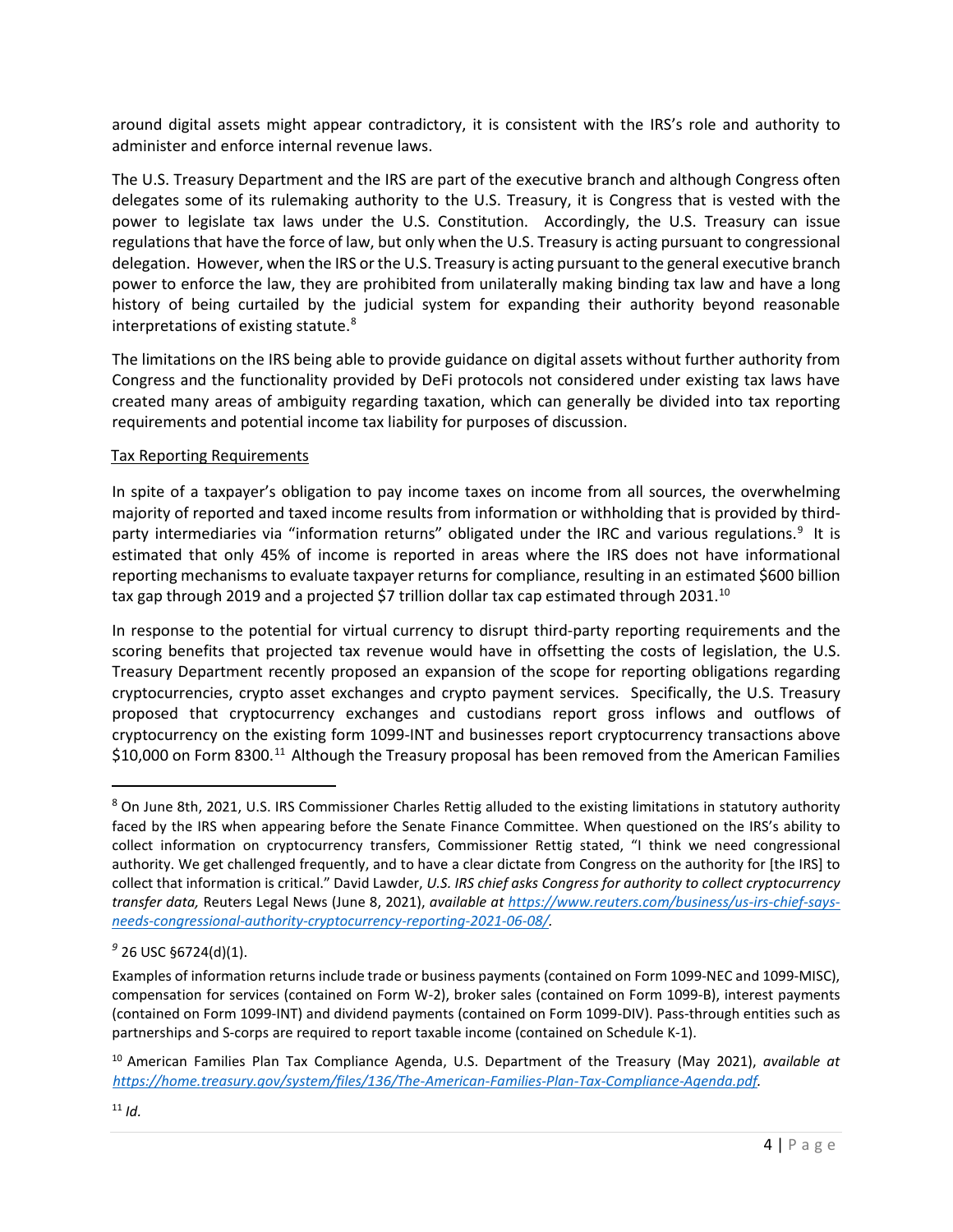Plan, an amendment of even broader scope has been made to an infrastructure bill that would require the reporting of transactions above \$10,000 and include a wide definition of digital asset transactions as broker activity for the purpose of 1099 reporting requirements.<sup>[12](#page-4-0)</sup>

Even though the manner in which this type of proposed legislation has been raised is transparently motivated by the optimistic projections of its legislative scoring benefits,<sup>[13](#page-4-1)</sup> if the proposed amendment were to become law, it would nevertheless increase the tax reporting obligations on a wide array of activities pertaining to digital assets. However, given the complexity of the Internal Revenue Code, Treasury Regulations, tax related case law and general ambiguity related to the taxation of digital assets, this type of piecemeal legislation is likely to result in a number of unintended consequences for taxpayers, further underscoring the need for comprehensive and considered legislation regarding the regulation and taxation of digital assets.<sup>14</sup>

<span id="page-4-1"></span><sup>13</sup> IRC Section 6050I and Form 8300 are collected by the IRS, but their purpose is to monitor money distributions to detect criminality. The late 1990's and early 2000's saw a concerted effort by the federal government to eliminate the protections afforded taxpayers in the distribution of the information contained on Form 8300, which had previously been protected under the disclosure rules for tax returns. Through an expansion of the BSA and the permanent provisions of the Patriot Act, the information contained on Form 8300 was made available to various federal and even state enforcement agencies. Irrespective of any benefit or harm from the expansion of the \$10,000 reporting requirement through the proposed amendment of IRC Section 6050I in the infrastructure bill, it is implausible that the costs associated with maintaining and enforcing such a program would result in a budget surplus. *See generally*, Internal Revenue Service, *Internal Revenue Manuals, Part 4 - Examining Process, Chapter 26, Bank Secrecy Act, Section 10, Form 8300 History and Law* (March 23, 2020), *available at [https://www.irs.gov/irm/part4/irm\\_04-026-010.](https://www.irs.gov/irm/part4/irm_04-026-010)* 

<span id="page-4-2"></span> $14$  For example, in an effort to expand the percentage of income related to digital assets reported by third parties to the IRS, the amendment to IRC Section 6045 set forth in the proposed infrastructure bill attempts to address the most obvious justifications for why a taxpayer would be excluded from a reporting requirement (*i.e.*, that the activity being performed is not included in the reporting requirements as described by statute). As applied to the target of the proposed legislation, the argument would be that because IRC Section 6045 does not clearly define the underlying activity as included, any 1099-B and 1099-DIV reporting obligations that would otherwise be required do not meet the definition of a "broker or barter exchange." However, the pervasiveness of that justification for the inapplicability of tax reporting requirements is a product of its ease and application for broadly addressing the issue, not that it is the only available justification for why the tax reporting requirements do not apply. Accordingly, if digital assets were to become specifically included in IRC Section 6045, it would not necessarily mean the reporting requirements were universally applicable to all digital assets. Rather, every U.S. taxpayer possibly effected would need to perform a review of its facts and circumstances to assess the applicability of the changed law.

Given the broadness of the expanded language pertaining to broker transfers, it is conceivable that many traditional financial service transactions not previously required to make 1099 disclosures would fall under the language proposed in Section 6045A(d) related to transfers of digital assets. Whereas, given the term broker as contained in Section 6045(c)(1)(C) and modified in the proposed amendment that "any person who (for a consideration) regularly acts as a middleman with respect to property or services" and Section 6045(c)(1)(D) that "any person who (for consideration) is responsible for regularly providing any service effectuating transfers of digital assets on behalf of another person,'' establish a requirement of consideration to be included as a broker, many DeFi protocols and DAOs would likely be excluded from the reporting requirements do to an absence of consideration within their functionality. *See generally*, 26 USC §6045, 26 USC §6050I and Infrastructure Investment and Jobs Act, H.R. 3684,

<span id="page-4-0"></span><sup>12</sup> *See* Abraham Sutherland, *Research Report: Tax code section 5060I and "digital assets"*, Proof of Stake Alliance (Sept. 17, 2021), *available at* [https://www.proofofstakealliance.org/wp-content/uploads/2021/09/Research-](https://www.proofofstakealliance.org/wp-content/uploads/2021/09/Research-Report-on-Tax-Code-6050I-and-Digital-Assets.pdf)[Report-on-Tax-Code-6050I-and-Digital-Assets.pdf.](https://www.proofofstakealliance.org/wp-content/uploads/2021/09/Research-Report-on-Tax-Code-6050I-and-Digital-Assets.pdf)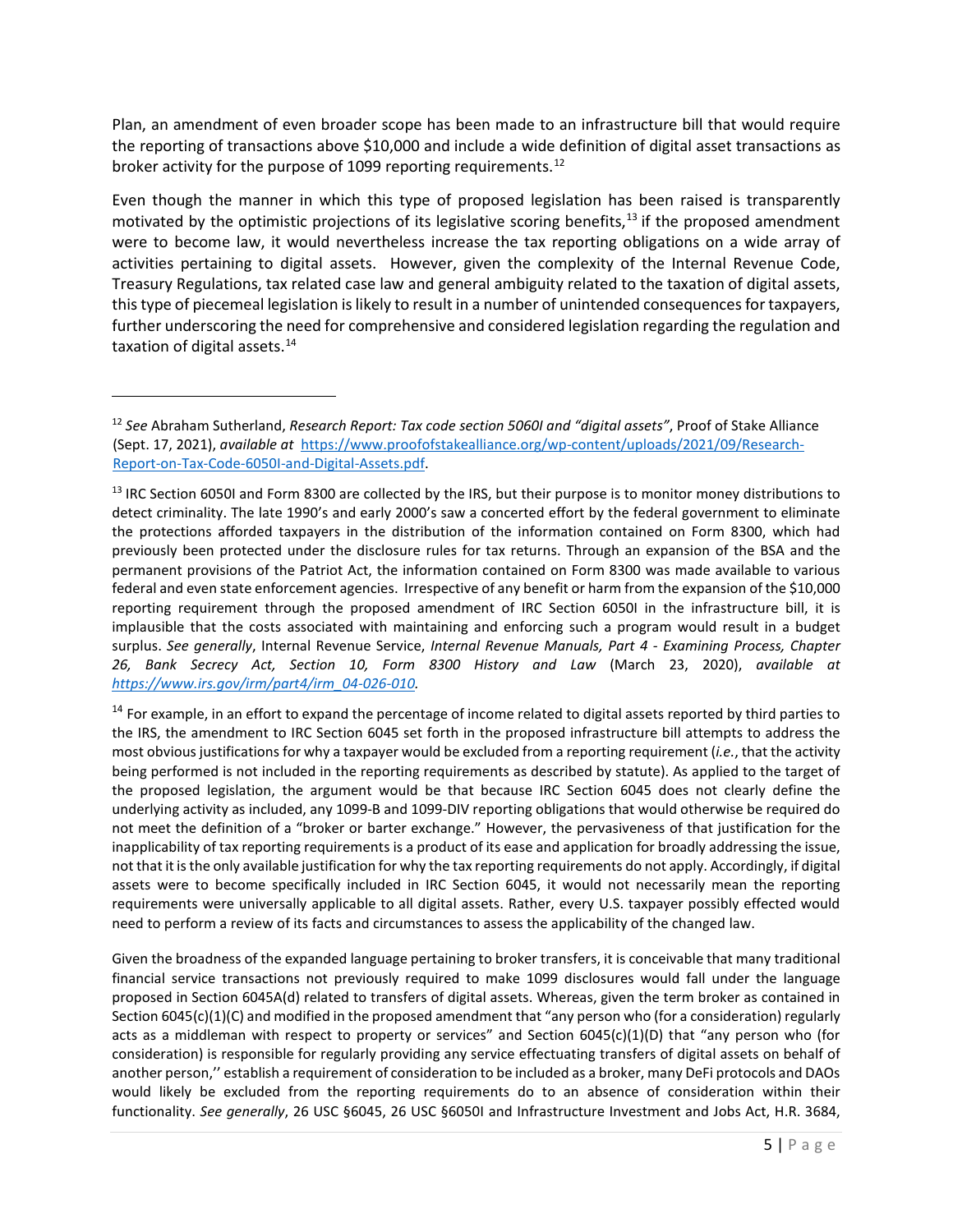Although no legislation updating the existing tax reporting requirements of digital assets has been passed into law, changes to the existing tax reporting requirements are likely imminent and DAOs must examine their activities to determine the applicability and impact of proposed changes in law.

### Potential Income Tax Liability

In 2014, the IRS issued Notice 2014-21, establishing its position that virtual currency should be treated as property for U.S. federal income tax purposes and providing examples of how existing tax principles applied to virtual currency.<sup>[15](#page-5-0)</sup> The notice relied on the definition provided in the 2013 FinCEN guidance stating that "[v]irtual currency that has equivalent value in real currency, or that acts as a substitute for real currency is referred to as 'convertible' virtual currency."<sup>[16](#page-5-1)</sup> As such, the IRS definition of virtual currency can reasonably be interpreted to include crypto tokens for the purposes of this analysis.

The classification of virtual currency as property results in a capital gain or loss from the sale or exchange of virtual currency held as a capital asset, while the receipt of virtual currency as payment for goods or services results in ordinary income (determined by converting the virtual currency into U.S. dollars at the exchange rate at the relevant time and in a reasonable manner that is consistently applied).

The foregoing is relevant for DAOs to consider in the context of several scenarios, including the following:

- 1. Taxation of Governance Tokens
- 2. Taxation of DAO Treasury Activities
- 3. Responsibility to File Returns and Pay Tax

<span id="page-5-0"></span><sup>15</sup> Internal Revenue Bulletin 2014-16, Notice 2014-21 (April 14, 2014), *available a[t https://www.irs.gov/pub/irs](https://www.irs.gov/pub/irs-drop/n-14-21.pdf)[drop/n-14-21.pdf.](https://www.irs.gov/pub/irs-drop/n-14-21.pdf)* 

<sup>117</sup>th Cong. § 1 (2021), *available at [https://www.epw.senate.gov/public/\\_cache/files/e/a/ea1eb2e4-56bd-45f1](https://www.epw.senate.gov/public/_cache/files/e/a/ea1eb2e4-56bd-45f1-a260-9d6ee951bc96/F8A7C77D69BE09151F210EB4DFE872CD.edw21a09.pdf) [a260-9d6ee951bc96/F8A7C77D69BE09151F210EB4DFE872CD.edw21a09.pdf](https://www.epw.senate.gov/public/_cache/files/e/a/ea1eb2e4-56bd-45f1-a260-9d6ee951bc96/F8A7C77D69BE09151F210EB4DFE872CD.edw21a09.pdf)*.

In addition, the proposed expanded reporting requirements may also not be applicable to many DeFi protocols due to the functionality of their smart contracts. As smart contracts typically allow for the disintermediation of transactions, many of the existing DeFi protocols facilitate peer-to-peer operations. An example of this can be found in decentralized exchanges. As opposed to intermediated/centralized exchanges, decentralized exchanges utilize an atomic swap, which is a direct exchange of digital assets, in this case tokens. "Atomic swaps" utilize a hash time lock to limit the period on which transactions can occur before canceling and allows the exchange of digital assets to occur without the involvement of a third-party. Although users of a decentralized exchange that swap tokens and contribute tokens to liquidity pools would still report the income from those transactions on their tax returns, the decentralized exchange could potentially avoid reporting requirements on the peer-to-peer exchange by benefit of the disintermediated nature of the transaction because there is no third-party to make subject to the reporting requirements. However, if the proposed law were interpreted broadly to apply to developers of protocol smart contracts, a significant number of on-chain transactions may need to be reported. The utility of such reporting is highly questionable given that such transactions are on-chain and therefore, already publicly available in the case of most major blockchains (*i.e.,* Bitcoin, Ethereum, *etc.*). An expansion of the government's utilization of on-chain records presents an opportunity for more effective oversight not reliant on overly broad and invasive informational disclosures.

<span id="page-5-1"></span>*<sup>16</sup> Id. See also*, Financial Crimes Enforcement Network, Interpretative Guidance FIN-2013-G001, *Application of FinCEN's Regulations to Person Administering, Exchanging, or Using Virtual Currencies* (March 18, 2013), *available at [https://www.fincen.gov/sites/default/files/shared/FIN-2013-G001.pdf.](https://www.fincen.gov/sites/default/files/shared/FIN-2013-G001.pdf)*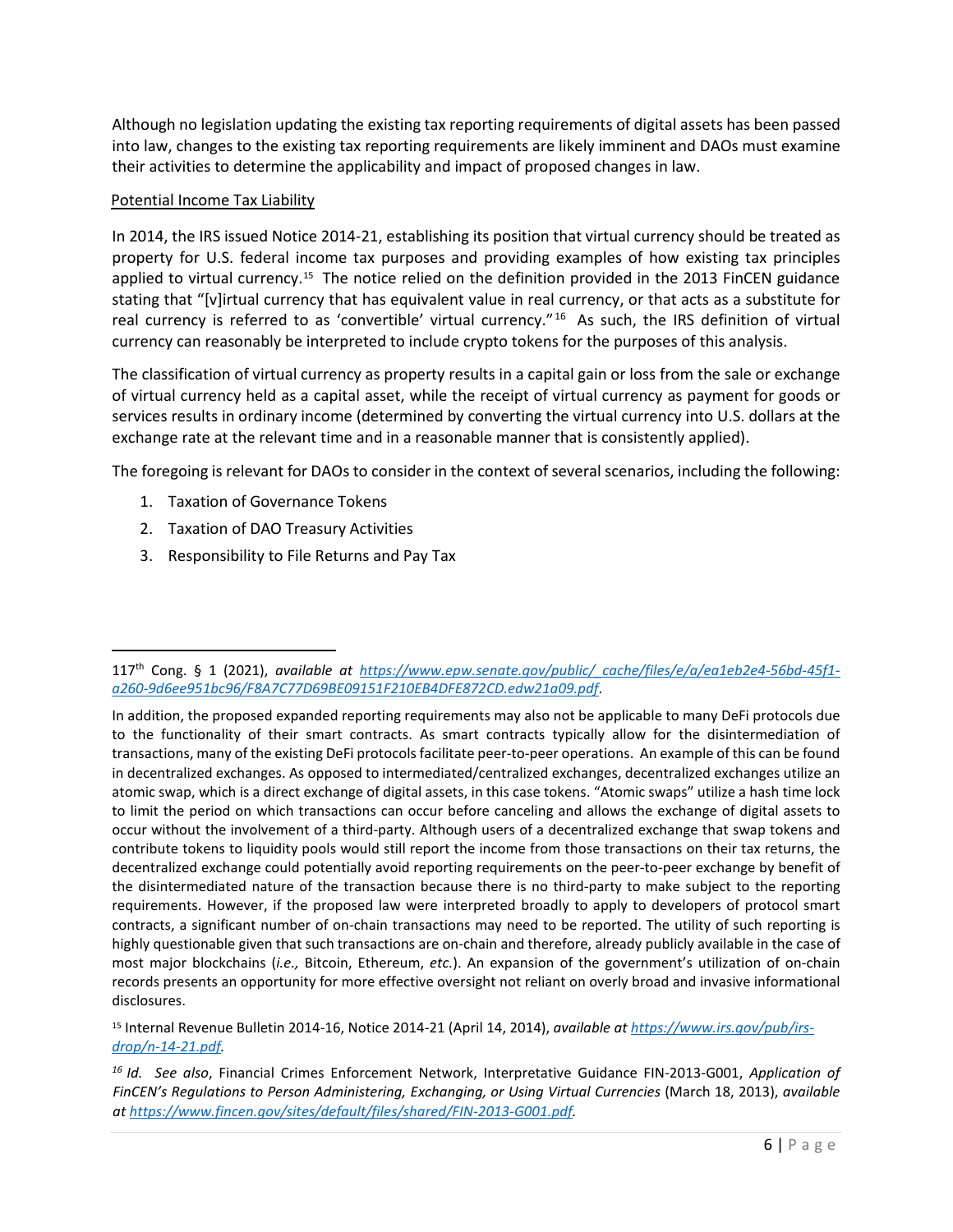# *Taxation of Governance Tokens[17](#page-6-0)*

In order to analyze the tax obligations associated with governance tokens (particularly those retained within a DAO's treasury), it is necessary to understand the general way in which DAOs are formed. At a high level, a developer (often a U.S. incorporated entity) creates the code that underlies the smart contracts of the protocol.<sup>18</sup> The code is released on the internet as open source and the smart contracts become operational when deployed by a user to a blockchain, such as Ethereum. Practices vary with respect to the retention of copyright interests and licensing of the open-source code for future commercial uses.

When first deployed, the developer corporations typically retain control over certain aspects of the smart contracts themselves to oversee the operations of the protocol while it gains an initial user base and enable the addition of new features over time (*see* **Chart 1**).



When the governance smart contracts are activated, control of the protocol smart contracts is passed from the developers to the holders of the governance tokens, which are typically distributed to protocol users through an airdrop and to employees, shareholders and advisors of the developer corporation

<span id="page-6-0"></span> $17$  The IRS generally defines airdrops as "a means of distributing units of a cryptocurrency to the distributed ledger addresses of multiple taxpayers." Internal Revenue Bulletin 2019-44, Rev. Rul. 2019-24, pg. 1004 (Oct. 28, 2019), *available a[t https://www.irs.gov/irb/2019-44\\_IRB.](https://www.irs.gov/irb/2019-44_IRB)* However, the term is utilized more specifically in the industry to describe situations where a company gives away cryptocurrency or tokens.

In 2019, the IRS released Revenue Ruling 2019-24, which provided guidance with respect to hard forks, including hard forks utilizing airdrops to transmit new cryptocurrency. *Id*. The guidance analyzed both issues utilizing established tax principles to confirm that income is recognized at the time the taxpayer has dominion and control of the asset. Because the ruling only discussed airdrops in the context of a hard fork (*i.e.*, a change in the protocol of a cryptocurrency's blockchain causing the creation of a new blockchain as a new cryptocurrency through an airdrop), it is unclear whether the same income treatment applies to airdrops of cryptocurrency received in other contexts. Absent the existence of an alternative treatment supported by the facts and circumstances of a particular DAO, the income recognition requirements established under Section 61 of the IRC and the Supreme Court's holding in *Glenshaw Glass* is consistent with the IRS's treatment in the guidance and establishes a strong presumption that income should be realized upon the exercise of dominion and control, unless an exclusion applies.

<span id="page-6-1"></span><sup>&</sup>lt;sup>18</sup> "Smart contracts are digital contracts stored on a blockchain that are automatically executed when predetermined terms and conditions are met." IBM, Topics, *What are smart contracts on blockchain?*, *available at* <https://www.ibm.com/topics/smart-contracts> (last visited Oct. 17, 2021).

Protocols, in the context of DAOs, are the collection of smart contracts with which users interact.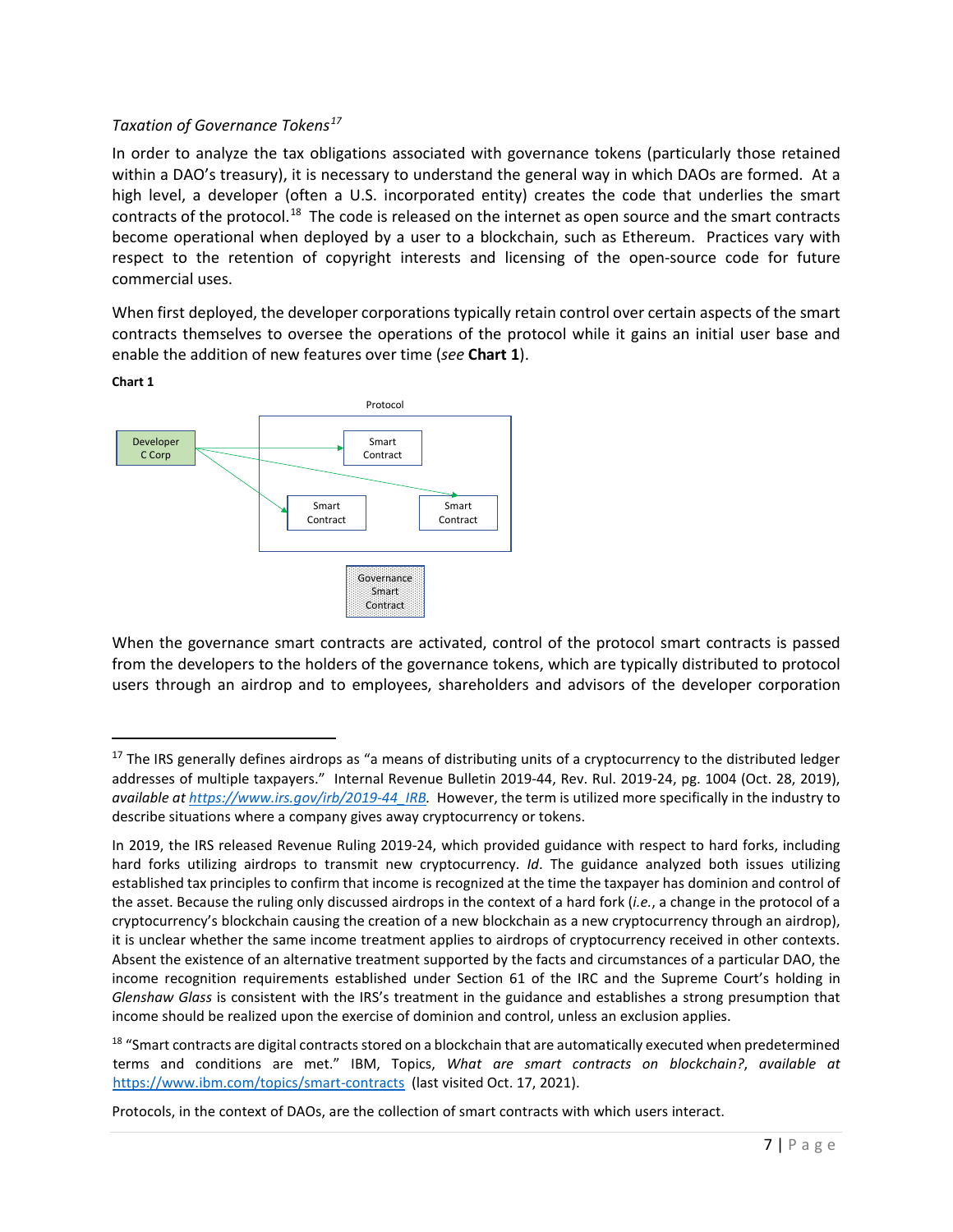pursuant to existing agreements, retained in the treasury and retained by the developer corporation for future use, thereby creating the DAO (*see* **Chart 2**). [19](#page-7-0) 





The governance tokens provide decentralized decision-making mechanism for DAO members to interact with the governance protocols and control the smart contracts underlying the protocol (*see* **Chart 3**). Although the functionality of governance tokens and governance smart contracts vary for each DAO, governance tokens generally provide a means in which proposals can be raised and voted on regarding DAO operational decisions and governance smart contracts generally provide a means to alter variants in the smart contracts of the underlying protocol and to manage the DAO treasury.

#### **Chart 3**



<span id="page-7-0"></span> $19$  The method in deciding when to activate governance protocols varies, ideally the criterium for selecting DAO members and passing governance should be contained within the smart contracts themselves and occur based upon the achievement of predetermined milestones. Developer corporations should also consult with their external advisors and carefully consider their structuring options with respect to the distribution of governance tokens to employees, shareholders and advisors.

Governance tokens can be retained within the smart contracts or air dropped into the treasury smart contracts.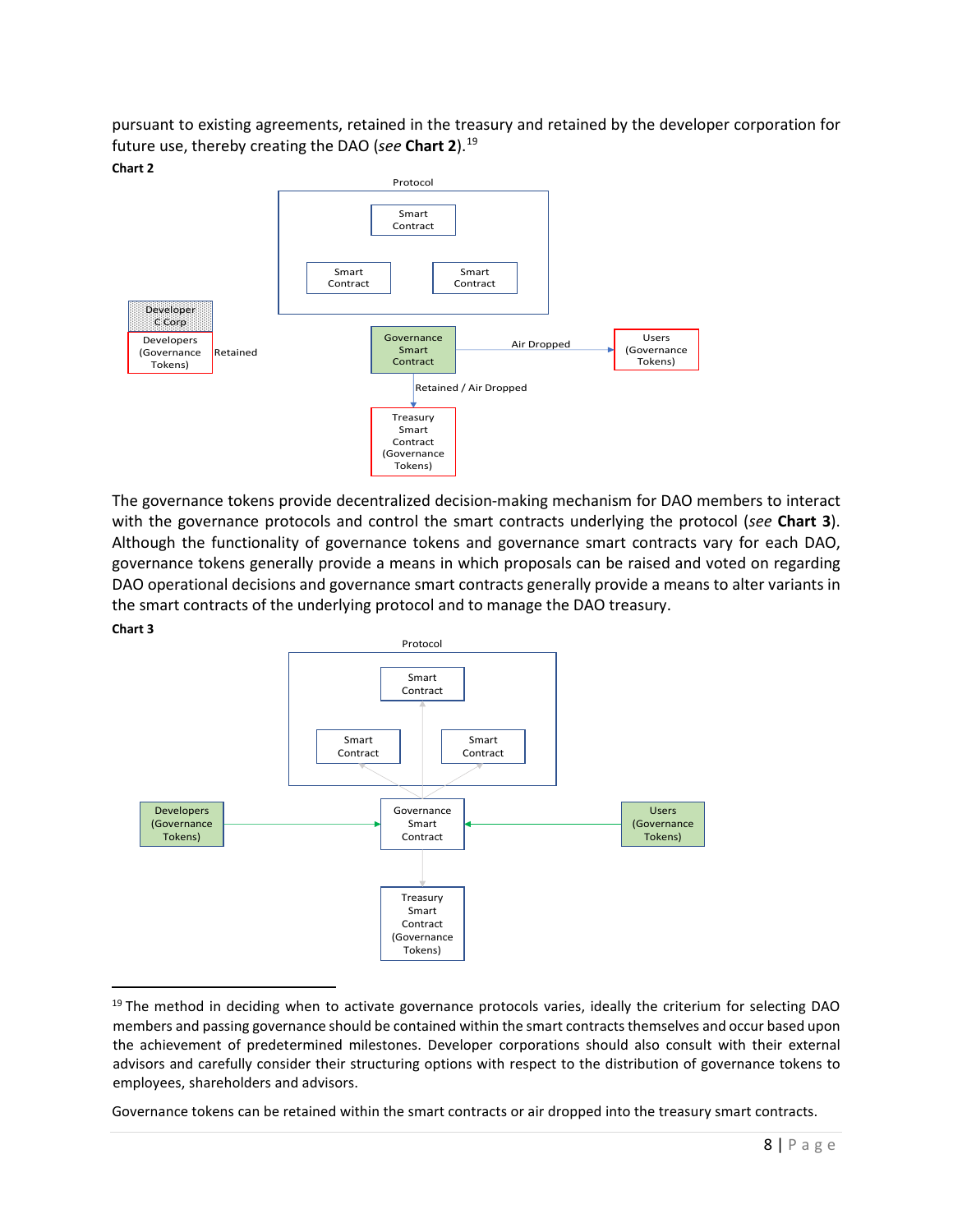As most governance tokens have a fair market value and are transferable, they are subject to income taxation. Although application of IRS Rev. Rul. 2019-24 results in a fairly straightforward analysis for holders of the tokens (ordinary income is realized when they have dominion and control over governance tokens and capital gains or loss is realized upon the sale of a governance tokens), there are some complications in identifying the tax treatment of governance tokens retained in the treasury smart contracts. [20](#page-8-0) 

There is no standard method utilized by DAOs to transfer tokens to a treasury, as treasury's tokens can be created within the smart contracts when the governance protocols are activated or be air dropped directly into a treasury's smart contracts. Regardless of how a treasury is funded, under an application of Section 61 of the IRC and the Supreme Court's holding in *Glenshaw Glass* consistent with the IRS's guidance to date, the tokens within the treasury would result in a taxable event for any U.S. taxpayer that is deemed to have dominion and control over such tokens.<sup>[21](#page-8-1)</sup>

# *Taxation of DAO Treasury Activities*

As originally contemplated, DAO treasuries were intended to benefit the underlying blockchain protocol by incentivizing user activity (most often through staking/liquidity mining) and by funding further developments in decentralized technology. However, given significant increases in the locked-in value of many treasuries and the expansion of functionality of many governance tokens, many DAOs are now capable of generating significant income from their treasuries and are pursuing a much wider range of activities, including lobbying and the funding of grants. This has introduced complexities to the analysis of the potential tax treatment of DAOs and has increased the need for strategic tax planning, particularly for those DAO treasuries that were established by U.S. Developer Corporations. In particular:

● **Staking/Liquidity Mining Programs[22](#page-8-2)** - Disposition of a treasury's governance tokens, including as part of a staking or liquidity mining program, result in the recognition of capital gains or losses, as

<span id="page-8-0"></span><sup>&</sup>lt;sup>20</sup> Treasuries were created as a mechanism for DAO controlled and decentralized collaborative decision-making to ensure sustainable support for the development of decentralized technology. The concept of the DAO treasury has been extremely successful, with the 19 largest treasuries currently containing over \$16 billion in digital assets locked in smart contracts. OpenOrgs.info, *Tracking DAO Treasury Values*, *available at* <https://openorgs.info/> (last visited Oct. 17, 2021).

<span id="page-8-1"></span><sup>21</sup> *Commissioner v. Glenshaw Glass Co.*, 348 U.S. 426 (1955) (holding that when Congress enacted income taxation statues that "gains or profits and income derived from any source whatsoever," it intended to tax all gains except those specifically exempted.

A number of issues pertaining to how the governance tokens in a DAO treasury should be reported depends on who is determined to ultimately be the taxpayer. As the governance tokens contained in a DAO treasury are typically subject to significant restrictions through the governance protocol, a justifiable position could exist where sufficient dominion and control was not exercised over the governance tokens for ordinary income to be realized when distributed to the treasury.

<span id="page-8-2"></span><sup>&</sup>lt;sup>22</sup> Staking of tokens can take several forms. For proof-of-stake blockchains, staking is used to ensure that validators (who validate transactions on the relevant blockchain) properly record transactions. For blockchain protocols, staking is often used to accomplish or incentivize behavior relation to operation of the protocol. For instance, holders of tokens may be incentivized to lock up their tokens for staking as a means to obtain rewards or earn interest.

Liquidity mining is the method in which a holder of tokens provides liquidity to a liquidity pool through the deposit of such tokens in such pool. Liquidity mining is most commonly seen with decentralized exchanges and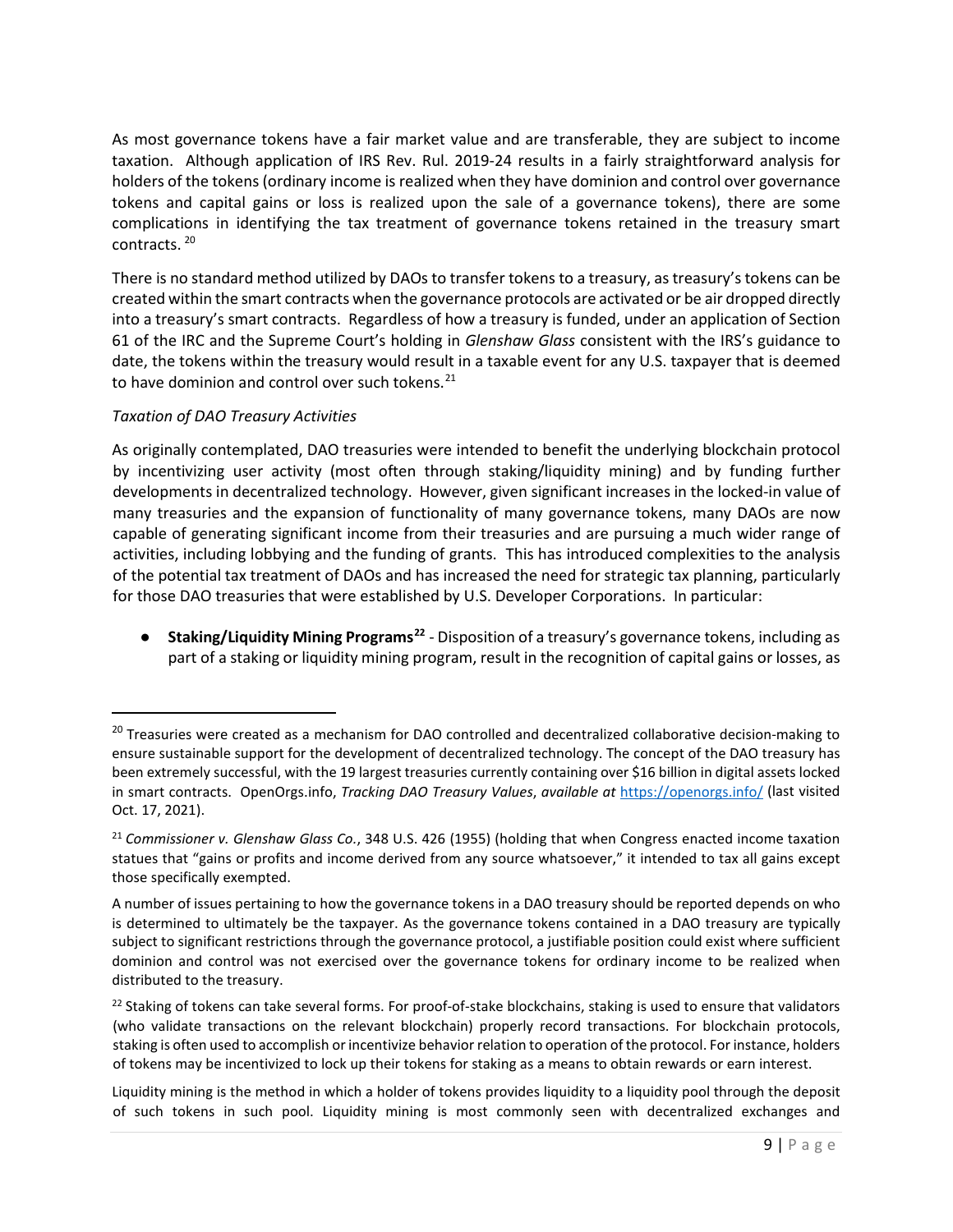applicable. Any such program would need to be carefully evaluated based on the facts and circumstances of the DAO operations to determine what, if any, tax reporting or withholding requirements should be made in relation to the income received by participants in such programs and who within the operation of the DAO should be responsible for the execution of those activities.

- **Grant/Lobbying Programs**  As with the staking and liquidity mining programs, a disposition of a treasury's governance tokens as part of a DAO grant or lobbying program would be taxable. Although such programs could be constructed as non-profits exempted from the payment of federal taxation, unless the treasury itself has elected federal tax treatment as a Section 501 exempt entity<sup>[23](#page-9-0)</sup> – any tax incurred at the Treasury level must paid prior to being distributed to a grant or lobbying program to avoid an improper assignment of income.
- **Portfolio Diversification**  If the exchange of DAO treasury assets for other assets to be retained under the control of the DAO are not properly recognized as tax events, a significant shortfall in tax revenue could exist. Accordingly, any diversification of DAO treasury assets must be evaluated on the facts and circumstances of a particular DAO.

#### *Responsibility to File Returns and Pay Tax*

Enacting a decentralized system of control is a difficult task to undertake without complications. Turning over control of a DeFi protocol to a DAO must be balanced by a period where governance token holders are educated and grow into their responsibilities to promote responsible and educated governance. Absent a soft transition period, a DAO faces many threats if it too freely releases governance of its protocols. That balance can be found in many DAO's decisions to place limitations on how governance proposals can be made, staggering the release of governance tokens so that the voting rights of users become stronger over a period of years, maintaining governance of the smart contracts until releasing governance tokens, retaining the access necessary to address cyberattacks and placing reasonable restrictions on the type of activity the treasury is authorized to execute to prevent self-interested or malevolent parties from improperly gaining control of the DAO.

From a U.S. tax perspective, these justifiable limitations on decentralized governance present certain complications. For the purposes of entity existence and tax responsibility, they could be construed as a period where a U.S. incorporated entity exercises control over activities that contributed to the valuation of the governance tokens. During this period of U.S. incorporated control (pre-distribution of governance tokens) or quasi-U.S. incorporated control (post-distribution of governance tokens with limitations), the value or potential value of the assets might have already appreciated significantly or established direct ties to U.S. citizens or U.S. corporations. The activity during this period must be carefully evaluated on the facts and circumstances of each DAO to make sure that the developer corporation did not have any reporting, withholding or income recognition for the operations of the DeFi protocol when under its direct

borrowing/lending platforms. Liquidity providers are typically incentivized to lend their assets to DeFi protocols for a proportional share of the fees accumulated by the pooled assets use in exchanges or loans.

<span id="page-9-0"></span><sup>&</sup>lt;sup>23</sup> Many DAOs are organized in such a way that their treasury could conceivably be organized as a 501(c)(4) entity for purposes of federal taxation. However, in spite of most DAOs overall not-for-profit purpose, certain aspects of the formality, informational reporting and definition of public good would prevent most DAOs from utilizing this approach. Despite a philosophically aligned purpose, the complexities inherent to a large DAO membership would make characterizing the entire treasury as a 501(c)(4) prohibitively difficult.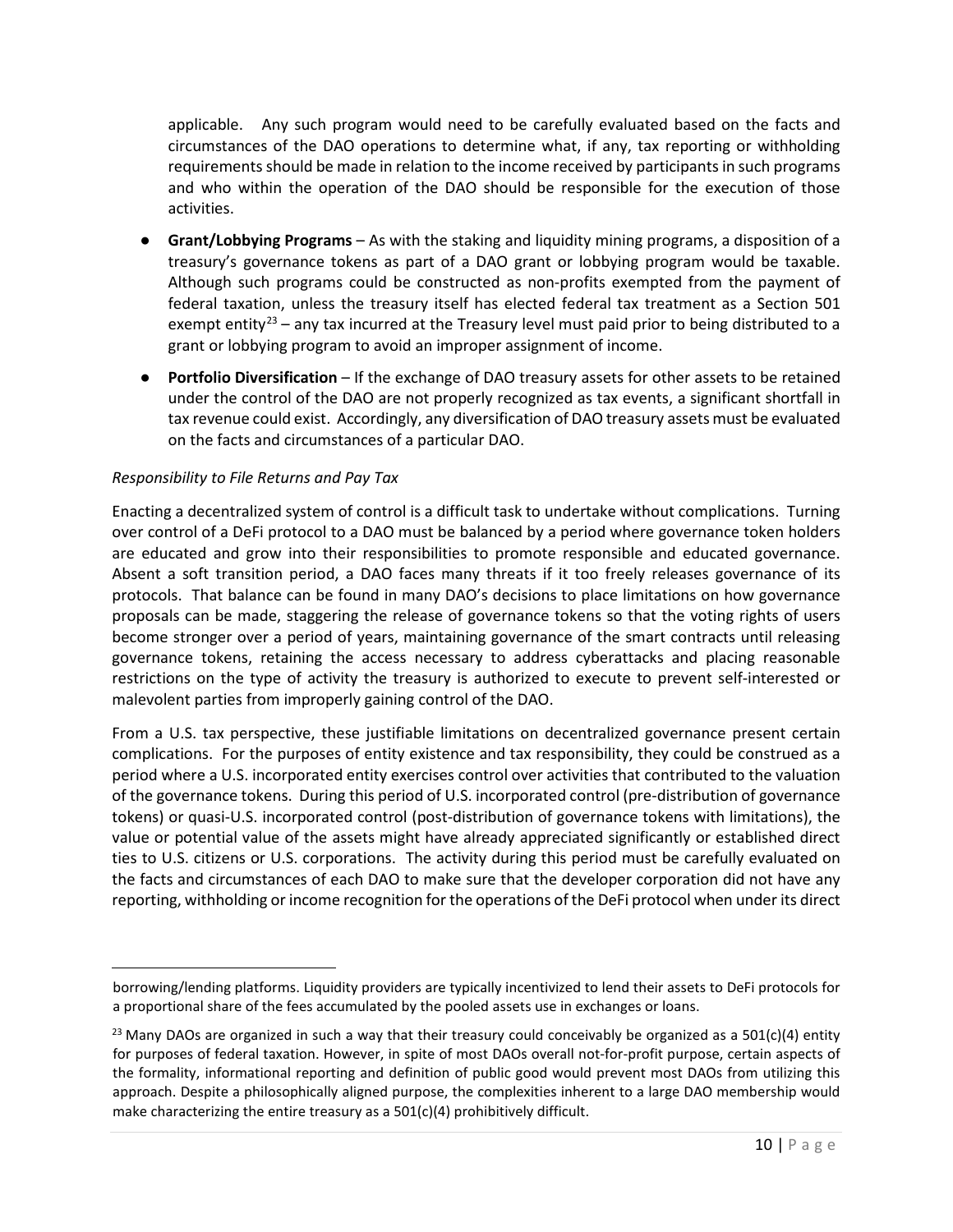control and that it did not retain any reporting, withholding or income recognition obligations post the activation of the governance protocol.

Even after passing full control through the governance protocol, the determination of dominion and control is not obvious when it comes to a DAO treasury's tokens. The treasury's tokens are only accessible through executing a smart contract that contains specific requirements as to what transactions are permissible (*e.g.*, governance protocols sometimes exclude a wide variety of transactions that would be harmful to the intended purpose of the DAO) and holders of the governance tokens are unable to exert individual dominion over the tokens (*e.g.*, an individual user would typically be unable to unilaterally propose and approve any disposition of treasury assets).

Existing case law establishes that restrictions on an asset holder's ability to exercise of dominion is, in and of itself, an exercise of dominion and control sufficient to create an income event, which would be evident had the holders of the governance tokens elected to fund the treasury themselves.<sup>[24](#page-10-0)</sup> However, the holders of the governance tokens typically receive their tokens at a time when the DAO treasury is subject to the restrictions of the governance protocols and do not themselves elect to restrict their own control of the treasury. Accordingly, there is no justification that the tax liability should be attributed to the token holders themselves, unless they are imputed ownership of the treasury through a pass-through entity structure.

At formation, many DAOs have elected to avoid entity structures in anticipation of legislation more applicable to DAO entity structures than what the law currently provides. However, the unanticipated rate at which the treasuries have grown in value and the increasing need for DAOs to engage in activities to support their ecosystems has created significant pressure on regimeless DAOs to address their inability to file and pay taxes associated with income tax events within the treasuries. Accordingly, creating a taxable entity capable of filing and paying taxes would significantly decrease the risk associated with the regimeless structure because the inability to pay income tax would be remediated.

### **Existing DAO Entity Structures Discussion & Analysis**

### Entityless & Regimeless Structures

DAOs face a variety of issues in trying to form within the existing options for U.S. entity structures because the available entity structures are designed for centralized operations, which is inherently incompatible with a decentralized operational structure.<sup>[25](#page-10-1)</sup>

<span id="page-10-0"></span>*<sup>24</sup> See E.g., Corliss v. Bowers*, 281 U.S. 376, 50 S. Ct. 336, 74 L. Ed. 916, 1 EXC 161 (1930), *[Wilson v. Commissioner](https://www.bloomberglaw.com/product/blaw/document/XAU72S?criteria_id=010dd01be37b12bb8f7424944f227481&searchGuid=d0a801ed-08b8-4fda-b7a2-82d59bba4ef2&jcsearch=10494314#jcite)*, 40 [T.C. 543 \(1963\),](https://www.bloomberglaw.com/product/blaw/document/XAU72S?criteria_id=010dd01be37b12bb8f7424944f227481&searchGuid=d0a801ed-08b8-4fda-b7a2-82d59bba4ef2&jcsearch=10494314#jcite) *Pacificare Health Sys., Inc. v. Dept. of Revenue*, 19 OTR 460 (T.C. 2008).

<sup>&</sup>quot;[S]peaking with reference to taxation, if a man disposes of a fund in such a way that another is allowed to enjoy the income which it is in the power of the first to appropriate it does not matter whether the permission is given by assent or by failure to express dissent. The income that is subject to a man's unfettered command and that he is free to enjoy at his own option may be taxed to him as his income, whether he sees fit to enjoy it or not." Corliss, 281 U.S. at 376.

<span id="page-10-1"></span><sup>&</sup>lt;sup>25</sup> Although general partnerships do not have a mandated management structure and are permissive of centralized management, they typically adopt a decentralized management structure because of the potential for nonmanaging partners to bear unlimited personal liability for the acts of the manager. Bloomberg Portfolio 67-2nd: Limited Liability Companies: Legal Aspects of Organization, Operation, and Dissolution, E. Management (last visited Oct. 17, 2021).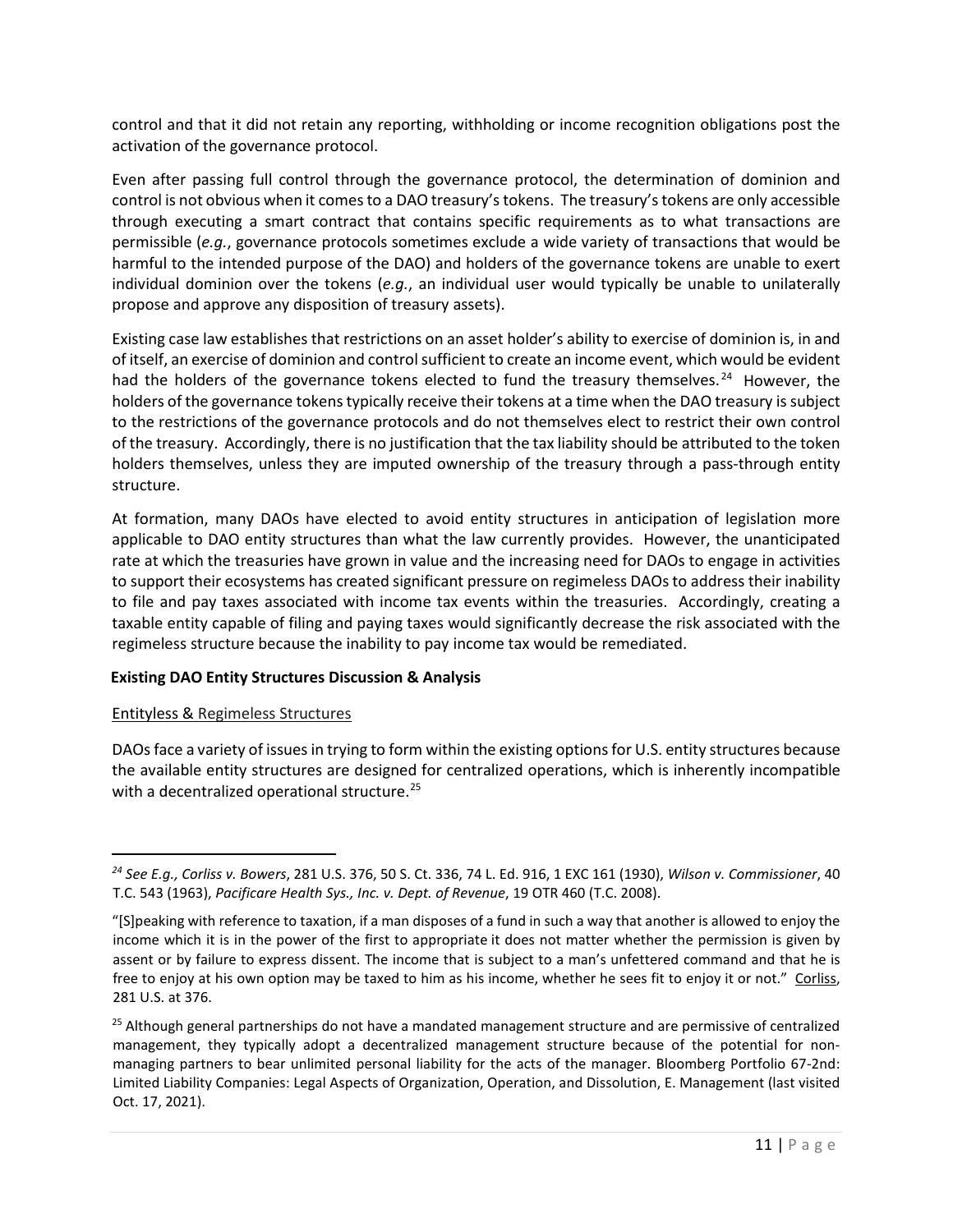For instance, a legal entity controlled by individual human beings could undercut the decentralization of the protocol by making such individuals active participants, which the Staff at the SEC has stressed the importance of avoiding for purposes of the *Howey* test. Additionally, declaring a fictional business purpose is incongruent to the purpose of a DAO and the formality required to operate an incorporated business entity could negatively affect the development of the underlying technology. Although the smart contracts of a governance protocol interact with the blockchain to provide functionality, that process is reflective of the intentions of those governing the smart contracts, the application of which is akin to a tool designed to enact the decisions made by membership voting. Operations occurring off-chain are not inconsistent with decentralization by their existence, but if an off-chain operation creates an obstacle for how the DAO community can accomplish its objectives (*i.e.*, natural persons serving as Directors with legal standing over the wishes of the DAO community), then the decentralized governance of the operation has been co-opted by a centralized mechanism.

In addition, the existing structures under United States law do not provide an obvious path for selecting an entity structure and many aspects of the tax treatment of DAOs formed by U.S. persons or entities is uncertain. Regulatory restrictions limiting the number and accreditation of investors, size restrictions, the observance of corporate formalities and a lack of intent from governance token holders to form an incorporated entity all contribute to the ambiguity of what entity structure is appropriate for a DAO.<sup>[26](#page-11-0)</sup> Although the passing of legislation recognizing DAOs as legal entities (*e.g.*, "Wyoming's DAO Law") is indicative of progress in the need for DAOs to be recognized as an entity structure, absent recognition at the federal level and significant clarity around the various forms of DAOs, the utility of such entity structures is not beneficial to many DAOs.

Unfortunately, a DAO's decision to not create a legal entity does not offer protection from responsibilities that may arise in the operation of a DAO. From a legal perspective, when two or more individuals are

However, the rise of LLPs (emerged in the 1990's as a mechanism to limit the liability of partners in relation to their operational activity by combining aspects of corporations and partnerships), LLCs (created in 1977 to provide limited liability protections and relief from double taxation), LLLPs (utilized as an investment vehicle to limit the liability of members whose only participation in the partnership is contribution of capital), S Corporations (created in 1958 to assist small businesses in avoiding double taxation) and state protections for centralized management within general partnerships (various statues have limited the traditional joint and several liabilities based off of membership participation) are all examples of entities created or modifications to existing structures in the past 75 years which allow certain aspects of the historical partnership structure, while incentivizing centralized decision making through limited liability. Given their joint and several liability and the limitations of mutual agency, general partnerships have become a disfavored entity structure in relation to the advantages provided by alternative entity structures.

<sup>&</sup>quot;Most practitioners use partnerships only when there is an explicit reason not to use an LLC, which occurs most frequently when there is a state or local tax detriment to using an LLC." Bloomberg [Portfolio 1550-1st: Choice of](javascript:jumpToTOCSource()  [Entity: An Overview of Tax and Non-Tax Considerations](javascript:jumpToTOCSource() (last visited Oct. 17, 2021).

<span id="page-11-0"></span> $26$  Additionally, where DAO functionality and operations create an impediment to meeting the formalities of a limited liability entity structure, there is a risk of losing the liability protections. Numerous legal rules and doctrines circumvent the general principles of corporate separateness and legal liability. A government may choose to impose liability directly on owners or managers for certain types of activities. See Robert B. Thompson, *The Limits of Liability in the New Limited Liability Entities*, 32 Wake Forest L. Rev. (1997). The doctrine of piercing the corporate veil allows courts to permit contractual creditors to reach the assets of the owners of the entity based on a multi-factor test. *See id*. Courts also may use piercing to benefit tort claimants, who additionally can recover from the individuals who committed the tort. *See id.*; *see also* Robert B. Thompson, *Piercing the Corporate Veil: An Empirical Study*, 76 Cornell L. Rev. 1036, 1058 (1991) (reviewing statistical occurrence of piercing cases based on an underlying tort).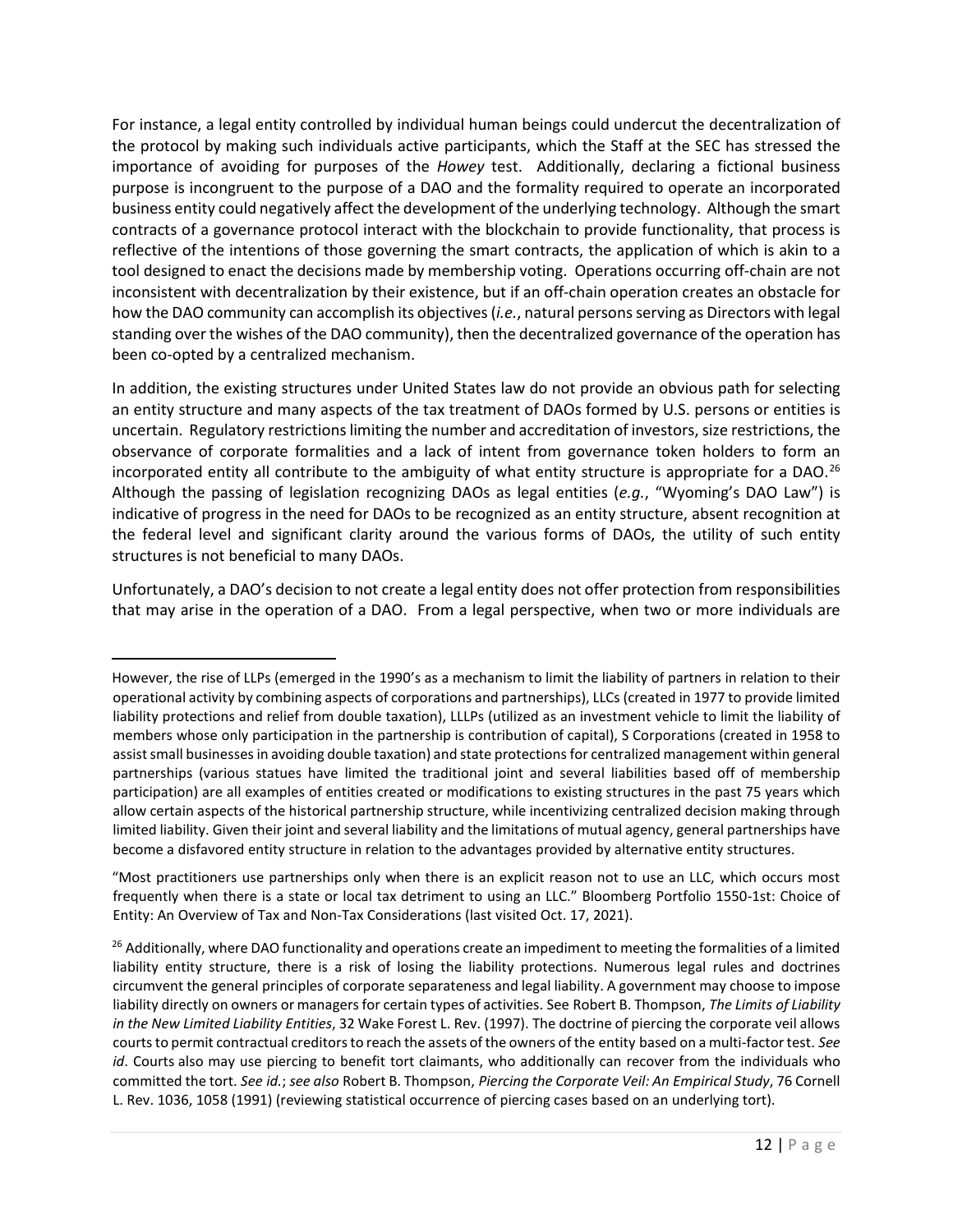engaged in even a tenuous business relationship, the imputed structure is that of a general partnership.<sup>[27](#page-12-0)</sup> Significant legal precedent exists for U.S. courts utilizing a functional approach to determining whether a partnership was formed irrespective of disclaimers and specific intent to not form a partnership.<sup>[28](#page-12-1)</sup> General partnerships have no corporate form and do not provide partners with the liability limitations contained in other common entity structures (*e.g.,* LLCs, C-Corps, *etc.*).

In a practical sense, the operational structure of a DAO provides certain advantages against liability as the smart contracts prevent much of the legal risk of a typical organization by providing an unambiguous and efficient method for transactions to be processed. Consequently, exposure to creditors or nonchain entities may be limited. However, if a judgement were to be entered, accessing DAO resources would require a vote of the widely dispersed and pseudonymous members, who could be unwilling to utilize treasury assets to satisfy any judgement, increasing the risk that such liability falls on individual DAO members. To date, DAOs have generally been very active and supportive of efforts to reimburse users for losses associated with smart contract failures or exploits.<sup>29</sup> As such, the likelihood of significant harm may actually be quite low, providing that a DAO has access to sufficient funds to cover the cost of any

A detailed analysis of UNAs is contained below under the section titled Potential Entity Structures.

<span id="page-12-0"></span><sup>&</sup>lt;sup>27</sup> "[N]o governmental filing or public notice is required to create a general partnership. A general partnership is formed when two or more persons enter into an agreement for co-ownership of a business for profit. Although no filing is necessary to create a general partnership, in some states a general partnership may file a statement of partnership existence, or comparable document, to provide public notice of the partnership's existence." Bloomberg Portfolio 67-2nd: Limited Liability Companies: Legal Aspects of Organization, Operation, and Dissolution, B. Formation (last visited Oct. 17, 2021).

Unincorporated associations are formed when a group agrees to perform a task together, even without paperwork or formality. If the purpose of the unincorporated association includes the intent to make a profit, then a general partnership has been formed. Alternatively, if the purpose of the unincorporated association is to simply perform the task or series of tasks without an intent to make a profit, a qualifying unincorporated association can register at the state level in state jurisdictions that recognize the UNA as a separate legal entity from its members, thereby avoiding the classification of a general partnership.

Absent filing the requisite paperwork to register as a UNA, the members of an unincorporated association potentially have the same liability as a general partnership. Mere members are excluded from personal liability of unincorporated associations, so long as their involvement in the operations of the association were minimal and they did not participate in the management or supervision of the association's affairs. However, by nature of the DAO structure, all members are involved in the management of the association and the degree to which the decentralized nature of DAOs would impact the potential liability for members of unincorporated associations is currently unclear.

<span id="page-12-1"></span><sup>&</sup>lt;sup>28</sup> The Revised Uniform Partnership Act has been widely adopted across jurisdictions and states that "[A] partnership is created by the association of persons whose intent is to carry on as co-owners a business for profit, regardless of their subjective intention to be 'partners.'" RUPA § 202 cmt. (1997).

For a discussion of the historical adoption of this rule, *see* William Draper Lewis, *The Uniform Partnership Act,* 24 YALE L. J. 617 (1915), which states that "[i]f a partnership act were to declare that a partnership was not formed until the formal requirements of the statute were complied with, it would not be a statute regulating common law partnerships, but one abolishing common law partnership and establishing a new form of statutory association."

<span id="page-12-2"></span><sup>29</sup> *See* Compound, Executed Proposal to Compensate Users Affected by Unexpected Market Conditions, *available at*  <https://compound.finance/governance/proposals/59> (last visited Oct. 17, 2021).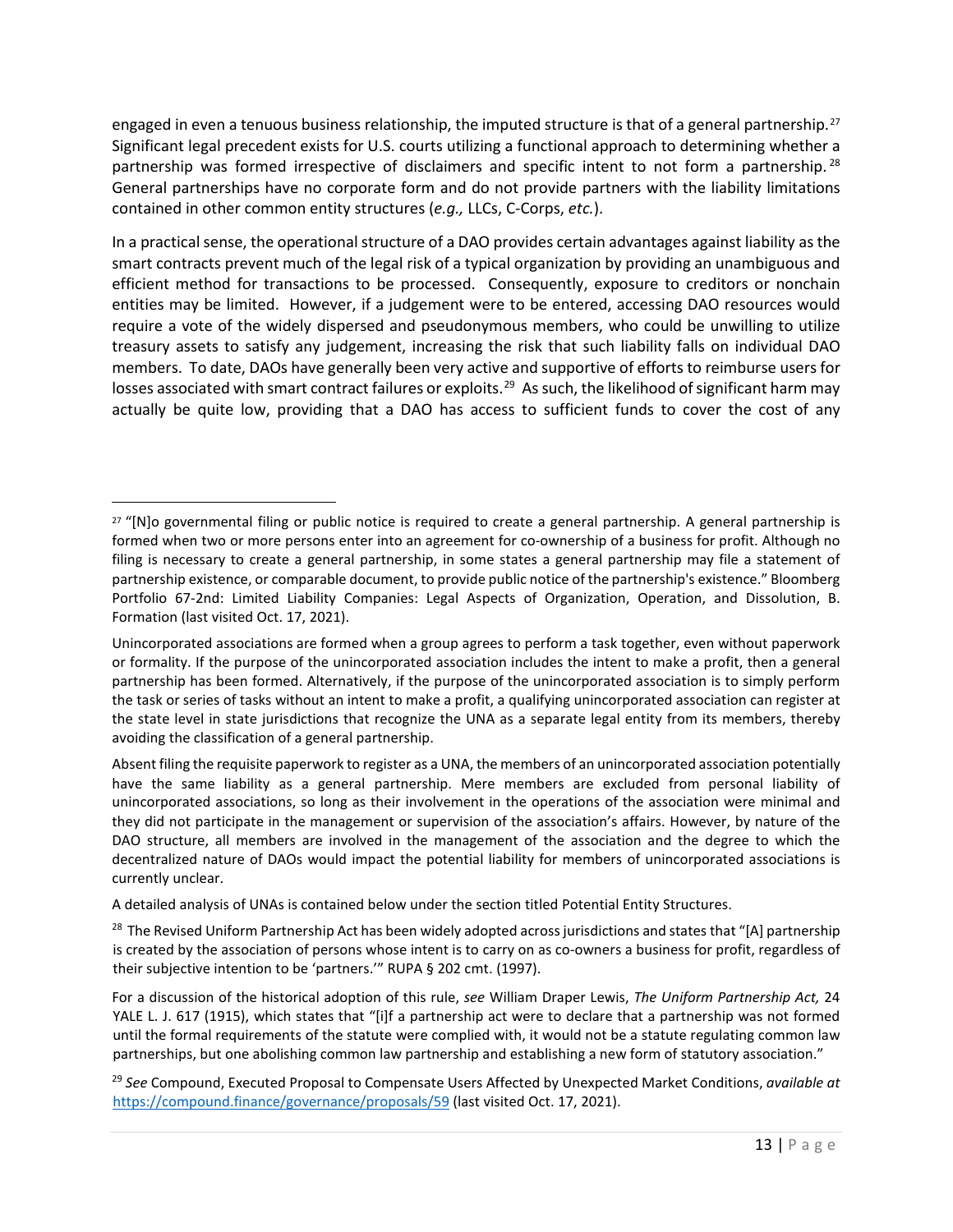judgements and that DAO members are inclined to release the funds through a validly executed governance proposal. [30](#page-13-0)

From a tax perspective, the risks are much more acute. For taxation purposes, the default filing status imputed onto groups is also a general partnership and there is a robust library of case law where this has occurred.<sup>[31](#page-13-1)</sup> Although the facts and circumstances of most DAOs present a situation where the lack of a business purpose would likely prevent a partnership from being imputed, given the mechanics of how a DAO with strong ties to the U.S. is formed, it is also likely that the tax liability associated with the treasury would still be attributed to the developers, the DAO itself or directly to its members.

Despite public perception that corporate tax inversions and internet-only operations provide a haven for tax evasion, the reality is that base erosion has long been a concern of the United States and worldwide governments, and activities in this space require significant tax planning to be effectuated in a legally compliant manner.<sup>32</sup> Asserting that a DAO exists in a foreign jurisdiction or is solely contained in digital cyberspace while having significant development performed in the United States, U.S. sourced income tied to the value of the governance tokens and control exerted for a period of time by a U.S. entity could weaken the position that such a DAO is entirely separate from the United States for the purposes of U.S. income tax purposes.

### Offshore Entity Structures

An increasingly utilized mechanism for resolving DAO entity structure issues has been the practice of offshoring governance tokens to foreign jurisdictions with favorable tax regimes (*e.g.,* the Cayman Islands, BVI, Panama, Singapore, Ireland and Switzerland) and wrapping the DAO in a foundation entity formed in such jurisdiction ("Foreign Foundation"). The potential benefits to this type of structure are obvious in that not only does the Foreign Foundation provide an extremely flexible framework that would support off-chain functions bound to executing validly executed proposals passed through a DAO's governance protocols, but the favorable tax regimes offer DAOs potential tax savings regarding their treasuries. Although the high costs associated with establishing such Foreign Foundations are often cited as a barrier to entry for most DAOs, there are also risks associated with an offshoring strategy.

<span id="page-13-0"></span> $30$  This risk can be further mitigated through the utilization of a portion of a DAO's treasury as a self-insurance fund. By reserving a portion of its treasury or utilizing staking to create an insurance fund, a DAO could be well situated to weather any potential liabilities.

As the entity structure around DAOs becomes more sophisticated, the captive insurance concept could be applied to provide a less capital-intensive insurance solution capable of providing large coverage benefits for minimal cost.

<span id="page-13-1"></span> $31$  The Internal Revenue Code broadly defines a "partnership" in § 7701(a)(2) as follows:

<sup>(2)</sup> Partnership and partner. – The term "partnership" includes a syndicate, group, pool, joint venture, or other unincorporated organization, through or by means of which any business, financial operation, or venture is carried on, and which is not, within the meaning of this title, a trust or estate or a corporation; and the term "partner" includes a member in such a syndicate, group, pool, joint venture, or organization.

*See generally*, *Bergford v. Commissioner*, 12 F.3d 166 (9th Cir. 1993); *Luna v. Commissioner*, 42 T.C. 1067, 1077-78 (1964) (cases where the IRS has imputed general partnerships absent the intent of partners to form a partnership).

<span id="page-13-2"></span><sup>32</sup> See generally, Internal Revenue Service, Final Regulations that Provide Guidance Regarding Base Erosion and Anti-Abuse Tax 85 FR 64,346 (Dec. 8, 2020) (codified at 26 C.F.R. 1) and Tax Foundation: TaxEDU, *Base Erosion and Anti-Abuse Tax (BEAT), available at<https://taxfoundation.org/tax-basics/base-erosion-anti-abuse-tax-beat>* (last visited Oct. 17, 2021).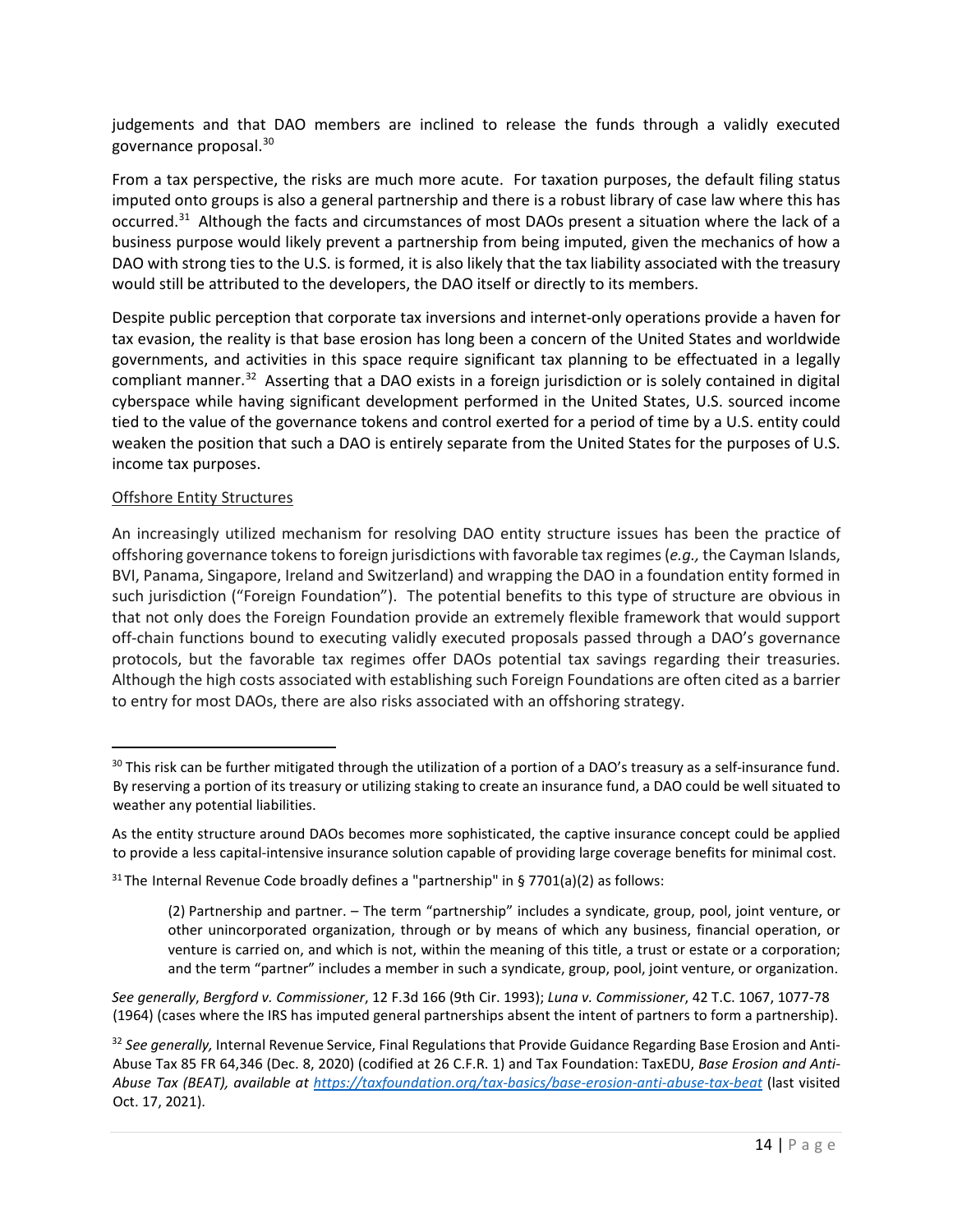In general, a foreign operation found to have a U.S. trade or business has effectively connected income which will subject it to U.S. income tax on the portion of the income that is effectively connected to that U.S. trade or business.<sup>33</sup> If a foreign operation's intellectual property was developed in the United States, or key employees or directors were present in the United States for significant periods of time, the IRS can attribute the portion of business being conducted in the United States as taxable and require the necessary tax filings, tax reporting and payments to resolve.<sup>[34](#page-14-1)</sup>

Accordingly, U.S. developers and any DAO with a protocol developed in the United States must carefully consider whether related activities undertaken in the United States create a taxable presence in the United States both for federal and state income tax purposes regardless of any foreign structuring. The implementation of any offshore structure should not be attempted without the advice of counsel and international tax experts.

### Tax Planning Issues

The increase of DAOs creates an environment where there is tremendous diversity in operations. While an entirely on-chain operation may be analyzed differently in relation to its tax liabilities, the DAO exists in a physical medium comprised of its members and treatment of one does not necessarily apply to another. Many DAOs are not developed by U.S. developers and present an entirely different analysis than those developed by U.S. persons or entities.

U.S. developers and associated DAOs should adopt an approach to ensure any potentially significant U.S. income tax liabilities surrounding the treasuries are being paid and tax returns are being filed by an appropriate entity.  $35$  Although there may not be a perfect mechanism to minimize all the risks surrounding taxation and reporting requirements, taxpayers who have historically made legitimate good faith efforts to comply with unclear income tax compliance responsibilities are afforded significantly more grace than those who capitalize on any complexity as a justification to evade any tax responsibility whatsoever.

#### **Potential Entity Structures**

In the United States, several incorporated and unincorporated structures exist that provide liability protection. Incorporated structures create a separate legal entity for the purposes of pursuing an agreed upon business venture, whereas unincorporated structures are created by contract and controlled by state law in the pursuit of a shared objective. The form of that determination results in an entity responsible for filing tax returns, paying tax, reporting the tax obligations of its members or submitting the necessary documentation to maintain tax exempt status, as applicable.

<span id="page-14-0"></span><sup>33</sup> *See* Internal Revenue Service, Effectively Connected Income (ECI), (*last reviewed or updated* Sep. 15, 2021), *available at [https://www.irs.gov/individuals/international-taxpayers/effectively-connected-income-eci.](https://www.irs.gov/individuals/international-taxpayers/effectively-connected-income-eci)* 

<span id="page-14-1"></span><sup>34</sup> It should be noted that the IRC's definition of a "covered" security is oftentimes much wider than the SEC's interpretation and that an asset could be considered a security for purposes of taxation without undercutting its assertions related to treatment as a security by the SEC. Accordingly, a path to exclude a DAO's activities does present itself in the exception to effectively connected foreign income, but it must be carefully examined considering the significant risk associated with offshoring an entity for other reasons besides this issue.

<span id="page-14-2"></span><sup>&</sup>lt;sup>35</sup> Paying tax on the treasury through an appropriate entity structure is essential risk mitigation to ensure that developers and members of DAOs are not deemed to be the ultimate taxpayers.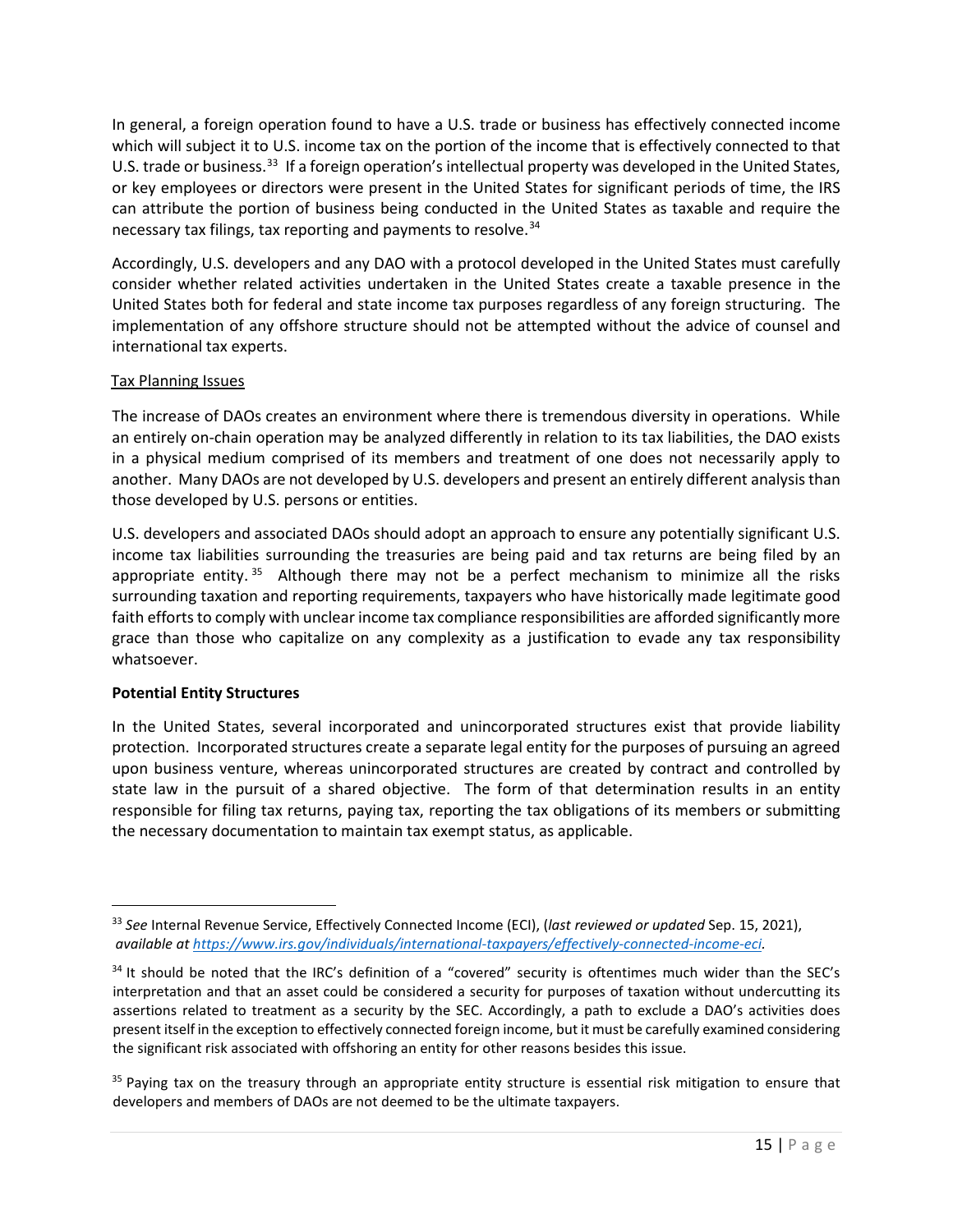The incongruity of many DAOs intended purpose with an incorporated business structure is evident. While there are certainly situations where the purpose of a DAO is for the members to join in the pursuit of a shared business purpose (a particularly infamous example of this arrangement would be the 2016 organization known as "The DAO") $36$  – most DAOs do not have a shared business or for-profit purpose, nor any intent to develop one.

# For-Profit or Not-For-Profit Intent

Although the mechanization of governance varies by protocol, in general, the primary functionality of a governance protocol is not to make profit, but to create and vote on governance proposals that control the smart contracts of an underlying protocol and direct the actions of the DAO treasury to foster the development and growth of a decentralized ecosystem. Governance tokens are digital assets that represent voting power within a DAO and are integral to decentralization because they distribute powers and rights to users.

The fact that governance tokens have a market value that, in many cases, significantly exceeds the functionality and current value of the underlying smart contracts (while still being tied to the underlying functionality of the services provided by the smart contract) complicates that conclusion. However, the increased value of the governance tokens is not the primary intent of the DAO, it is simply reflective of the current market for the functionality DAOs provide and the highly volatile market in which they exist. Accordingly, if a DAO's primary purpose is to develop and share an innovative technology that creates a more efficient and transparent financial system, any increase in value to the governance tokens is incidental and, given the highly volatile digital asset market, not necessarily directly tied to their efforts.

A real-world example that helps illustrate this point can be found in the primary purpose of a Homeowner's Association, which is to protect neighborhood standards by enforcing the codes and covenants of the community in which the members all are personally invested in the value of their home and may even include beautifying public areas, building amenities or assessing members to pay for necessary repairs. Any increase in value of the members' homes is incidental to their primary purpose and often, indicative of a larger trend in the housing market itself. However, an HOA's involvement in enforcing the codes and covenants does not rise to the level of for-profit activity, even if the reason behind their activities is to protect home values and the homes values rise significantly.

Several other factors that may impact the analysis of whether a DAO is for profit. For example:

- **Initial Token Distribution** *–* Governance tokens are typically not sold when distributed by DAOs, but freely given to users of the technology.<sup>37</sup>
- **Limitations on DAO Token Distributions** *–* Although many DAOs limit the use of governance tokens contained in their treasuries for a period of time, ultimately DAOs typically are not restricted in how they elect to use treasury assets. However, there are many practical limitations regarding a DAOs ability to distribute treasury assets to its members that would provide clear

<span id="page-15-0"></span><sup>&</sup>lt;sup>36</sup> See David J. Shakow, *The Tao of the DAO: Taxing an Entity that Lives on a Blockchain*, Tax Notes, Vol. 160, Pg. 929 (August 13, 2018), *available at* [https://ssrn.com/abstract=3247155.](https://ssrn.com/abstract=3247155) 

<span id="page-15-1"></span><sup>&</sup>lt;sup>37</sup> Some DAOs do make use of pre-sale tokens to employees, shareholders of the developer corporation and advisors pursuant to existing agreements, but such tokens are issued in return for the funding and efforts that led to the creation of the protocol. In addition, the prelaunch value of the tokens reflected in such existing agreements is typically very low and would not be indicative of a for-profit purpose, but rather a means of generating funding to meet development costs.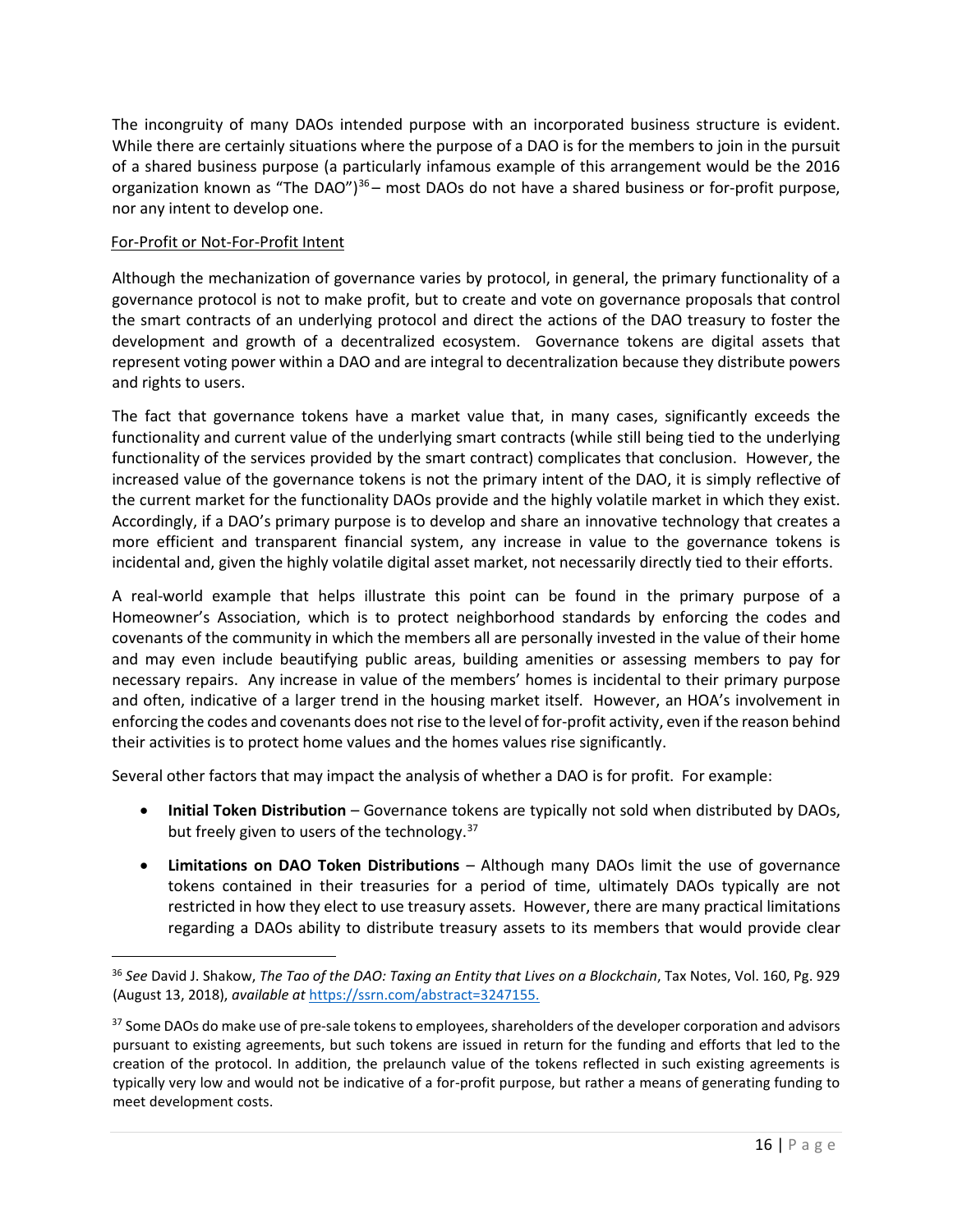disincentives for this type of activity. For instance, such action would likely result in the immediate cessation of decentralized project development, dilution of all token holders such that the price decrease would likely offset the value in any new tokens received and the significant possibility of a fork of the protocol.

• **Revenue and Revenue Distributions** *–* Many DAOs produce taxable revenue and some even distribute that revenue to members.<sup>[38](#page-16-0)</sup>

Ultimately, every DAO must be analyzed on its individual facts and circumstances when evaluating possible entity structures. However, as discussed in the next section, the existence of taxable revenue or member profit is not necessarily dispositive of a for-profit intent.

# Uniform Unincorporated Nonprofit Association Act ("UUNAA")

Nonprofit entities are organized under state law and each state defines nonprofit differently, with the organizational requirements, legal privileges and liability protections varying widely between jurisdictions.<sup>[39](#page-16-1)</sup> Historically, nonprofit associations were default organizations found in the absence of charitable trusts, nonprofit corporations or any associations "organized under statutory law that is authorized to engage in nonprofit activities."<sup>40</sup>

Under common law, nonprofit associations were considered extensions of its individual members and not legal entities. Accordingly, "nonprofit associations could not hold or convey property in its own name or sue or be sued in its own name."<sup>41</sup> However, many jurisdictions enacted statutes to govern the legal aspects of nonprofit associations and provide nonprofit associations legal existence as an entity, resulting in significant deviations in treatment in jurisdictions across the United States. Stated plainly by a Texas Court in 1992, "[u]nincorporated associations long have been a problem for the law. They are analogous to partnerships, and yet not partnerships; analogous to corporations; and yet not corporations; analogous to joint tenancies, and yet not joint tenancies; analogous to mutual agencies; and yet not mutual agencies."[42](#page-16-4)

<span id="page-16-0"></span><sup>&</sup>lt;sup>38</sup> Particular care should be taken when designing any mechanism to distribute revenue to governance token holders, as any such distribution mechanic could make it more likely that such governance tokens are deemed to be securities under the five-factor test established in Landreth for the classification of an instrument as "stock". In particular, an instrument may be "stock" if it contains some or all of the following features: (i) the right to receive dividends contingent upon an apportionment of profits; (ii) negotiability; (iii) the ability to be pledged or hypothecated; (iv) the conferring of voting rights in proportion to the number of shares owned; and (v) the capacity to appreciate in value. *Landreth Timber Co. v. Landreth*, 471 U.S. 681 (1985).

<span id="page-16-1"></span><sup>39</sup> *See generally*, Cornell Legal Information Institute, *Non-Profit Organizations*, *available at*

[https://www.law.cornell.edu/wex/non-profit\\_organizations](https://www.law.cornell.edu/wex/non-profit_organizations) (last visited Oct. 17, 2021) (for a historical overview of non-profit entities organized under state law).

<span id="page-16-2"></span><sup>40</sup> National Conference of Commissioners on Uniform State Laws, Uniform Unincorporated Nonprofit Association Act (2008/2011), *available at* 

[https://www.uniformlaws.org/HigherLogic/System/DownloadDocumentFile.ashx?DocumentFileKey=4e8cc4f9-](https://www.uniformlaws.org/HigherLogic/System/DownloadDocumentFile.ashx?DocumentFileKey=4e8cc4f9-7441-4fa8-9f24-ecfe883b64d8&forceDialog=0) [7441-4fa8-9f24-ecfe883b64d8&forceDialog=0](https://www.uniformlaws.org/HigherLogic/System/DownloadDocumentFile.ashx?DocumentFileKey=4e8cc4f9-7441-4fa8-9f24-ecfe883b64d8&forceDialog=0) (last visited Oct. 17, 2021).

As the default nonprofit organization, nonprofit associations are equivalent to how general partnerships are the default for-profit organization.

<span id="page-16-3"></span><sup>41</sup> *Id*.

<span id="page-16-4"></span><sup>42</sup> *See*, *Cox v. Thee Evergreen Church,* [836 S.W.2d 167,](https://www.bloomberglaw.com/product/blaw/bc/W1siRG9jdW1lbnQiLCIvcHJvZHVjdC9ibGF3L2RvY3VtZW50L1gxTDc5UEEwMDMiXV0--4eae77ee8ad958110acc72669ef2ef9194ee88b6/document/X2UKSH?jcsearch=836%20south%20western%202d%20167&summary=yes#jcite) [169](https://www.bloomberglaw.com/product/blaw/bc/W1siRG9jdW1lbnQiLCIvcHJvZHVjdC9ibGF3L2RvY3VtZW50L1gxTDc5UEEwMDMiXV0--4eae77ee8ad958110acc72669ef2ef9194ee88b6/document/X2UKSH?jcsearch=836%20south%20western%202d%20169&summary=yes#jcite) n. 3 (Tex.1992).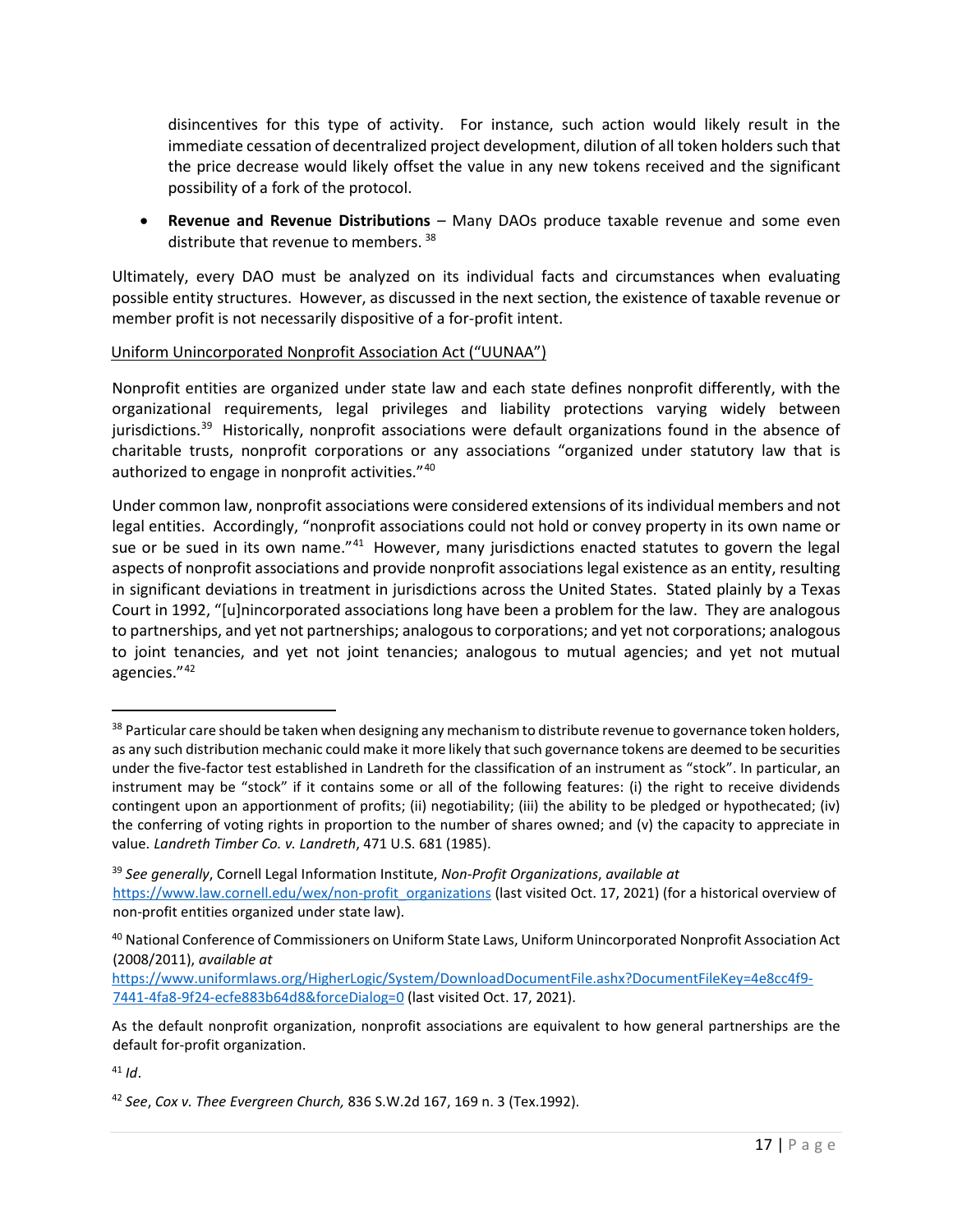In furtherance of its effort to bring "clarity and stability to critical areas of state law," the National Conference of Commissioners on Uniform State Laws ("NCCUSL") endorsed the original UUNAA in 1996 and updated a more comprehensive version in 2008, that was last amended in 2011.<sup>[43](#page-17-0)</sup> When adopted by a state, the UUNAA governs all nonprofit associations formed or operating in regard to the following:

(1) definition of the types of organizations covered; (2) the relation of the act to other existing laws; (3) the recognition that a nonprofit association is a legal entity and the legal implications flowing from this status, including the ability of a nonprofit association to own and dispose of property and to sue and be sued in its own name; (4) the contract and tort liability of a nonprofit association and its members and managers; (5) internal governance, fiduciary duties, and agency authority; and (6) 2 dissolution and merger.*[44](#page-17-1)*

Although there is minimal case law where courts have construed the UUNAA as adopted by a state, the methodology utilized by courts that have interpreted their state's UUNAA statutes included consideration of the comments associated with the UUNAA as persuasive authority because "the legislature presumably considered those comments when adopted." <sup>[45](#page-17-2)</sup> Accordingly, any DAO wishing to form a UNA must consider the UUNAA comments in addition to the laws of the state in which it intends to register.

# *Applicability of UUNAA to DAOs*

While many states enumerate a charitable purpose or goal within the definition of nonprofit, those that have adopted the UUNAA unabridged define a UNA as "consisting of [two] or more members joined under an agreement that is oral, in a record, or implied from conduct, for one or more common, nonprofit purposes."[46](#page-17-3) However, the UUNAA does not define the term "nonprofit," stating that "[a]n enacting jurisdiction can choose to expand or reduce the number of types of exclusions consistent with the concept that a nonprofit association is a default form of organization for unincorporated nonprofit entities."

<span id="page-17-1"></span><sup>44</sup> *Id*.

There are many similarities between UNAs and DAOs regarding the difficulties in applying appropriate legal treatment. For example, like UNAs, DAOs share similarities to many other entity structures without quite being of that entity structure and both lack the traditional formalities found in most entity structures. The similarities to UNAs bring many of the same challenges but are also a strong indicator that UNAs are the appropriate entity classification for many DAOs. This would be especially true if minor modifications to the existing statues could be tailored around aspects of DAO functionality not considered anywhere else in the law.

<span id="page-17-0"></span><sup>43</sup> Uniform Unincorporated Nonprofit Association Act, *supra* note 40.

<span id="page-17-2"></span><sup>45</sup> *See MT Falkin Invs., LLC v. Chisholm Trail Elks Lodge No. 2659*, 400 S.W.3d 658 (Tex. App.- Austin 2013) and *Mohr v. Kelley*, 8 P.3d 543 (Colo. Ct. App. 2000).

<span id="page-17-3"></span><sup>46</sup> Uniform Unincorporated Nonprofit Association Act, *supra* note 40.

Indiana, Mississippi, Montana, North Carolina, South Carolina, Washington have adopted the Model Nonprofit Corporation Act.

Alabama, Arkansas and Wyoming have adopted both the Model Nonprofit Corporation Act and the Uniform Unincorporated Nonprofit Association Act.

Colorado, Delaware, the District of Columbia, Hawaii, Idaho, Texas, West Virginia, Wisconsin have adopted the Uniform Unincorporated Nonprofit Association Act.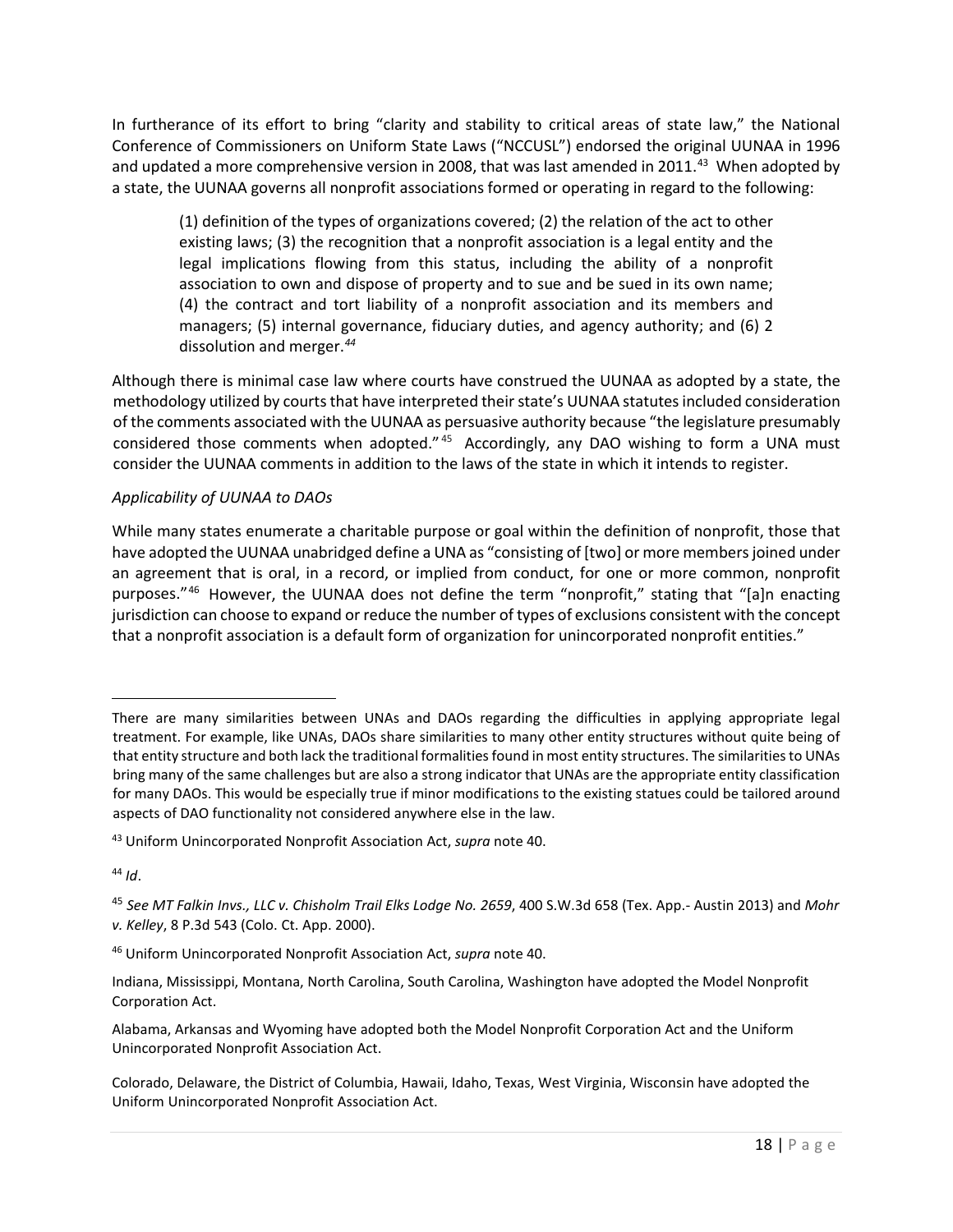If a state has not chosen to limit nonprofit associations to those with charitable purpose, then the UUNAA and its comments must be analyzed to determine how a DAO's activities would qualify as nonprofit.<sup>47</sup> The comments from the UUNAA are instructive in this areas and state that:

Many existing unincorporated nonprofit organizations engage in activities that are intended to produce a profit, *e.g.*, a bingo parlor operated by a church where the profits are used to buy food for a homeless shelter. This type of profit-making endeavor should not disqualify the organization from being a nonprofit association if it otherwise qualifies. A for-profit activity might endanger the tax-exempt status of the organization or may generate taxable income, but these are separate issues and should not affect the organizational status of a nonprofit association or the rights and liabilities of its members and managers. The fact that some or all of the members receive some direct or indirect benefit from a nonprofit association's profit-making activities will not disqualify an unincorporated nonprofit organization from being a nonprofit association under this act so long as the benefit is in furtherance of the nonprofit association's nonprofit purposes. The distribution of any profits to the members for the members' own use, *e.g.*, a dividend distribution to members, would, however, disqualify the organization from being a nonprofit association because the distribution is not made in furtherance of the nonprofit association's nonprofit purposes. The organization would be a general partnership, the default organizational form for a for-profit organization. An unincorporated investment club that distributes its profits to its members, for example, would be a general partnership and not a nonprofit association even though its stated purpose is to educate its members about investments.[48](#page-18-1)

This above comment from the UUNAA establishes a framework for DAOs to analyze their activities, particularly the distributions of profits to its members.[49](#page-18-2)

Many DAO protocols utilize staking and liquidity mining that generate profits, which are reinvested within the protocols or paid out as expenses necessary for the protocol to function. Although these activities must be addressed for the purposes of income tax payment and tax reporting, their existence appears to be within the activity described in the UUNAA comment section. Similarly, taxable events within the treasuries would reasonably be included within the furtherance of its nonprofit objectives as the existence and activities of the treasuries is demonstrative of the DAOs not for-profit intent.

Where the UUNAA is restrictive on DAO activities involves distributions of profits for the members' own use, which would be disqualifying of the organization being a UNA. If a DAO were to make distributions

<span id="page-18-0"></span> $47$  As the UUNAA requires that specific provision be drafted to exclude a particular nonprofit activity, if the enacting jurisdiction decides to exclude one or more types of nonprofit associations from the act it, cannot be implied and support from the exclusion must be contained within the statute. *See* Uniform Unincorporated Nonprofit Association Act, *supra* note 40.

<span id="page-18-1"></span><sup>48</sup> Uniform Unincorporated Nonprofit Association Act, *supra* note 40.

<span id="page-18-2"></span> $49$  Embedded in this section is an important point of distinction regarding entity form and tax treatment. The determination by a state that a DAOs activities are appropriate to be registered as a UNA is not determinative in establishing its tax treatment. Conversely, an entity's tax treatment is not determinative in establishing whether a DAO meets the qualifications to appropriately registered as a UNA. Each issue must be evaluated on its own merits, with neither having any bearing on the other.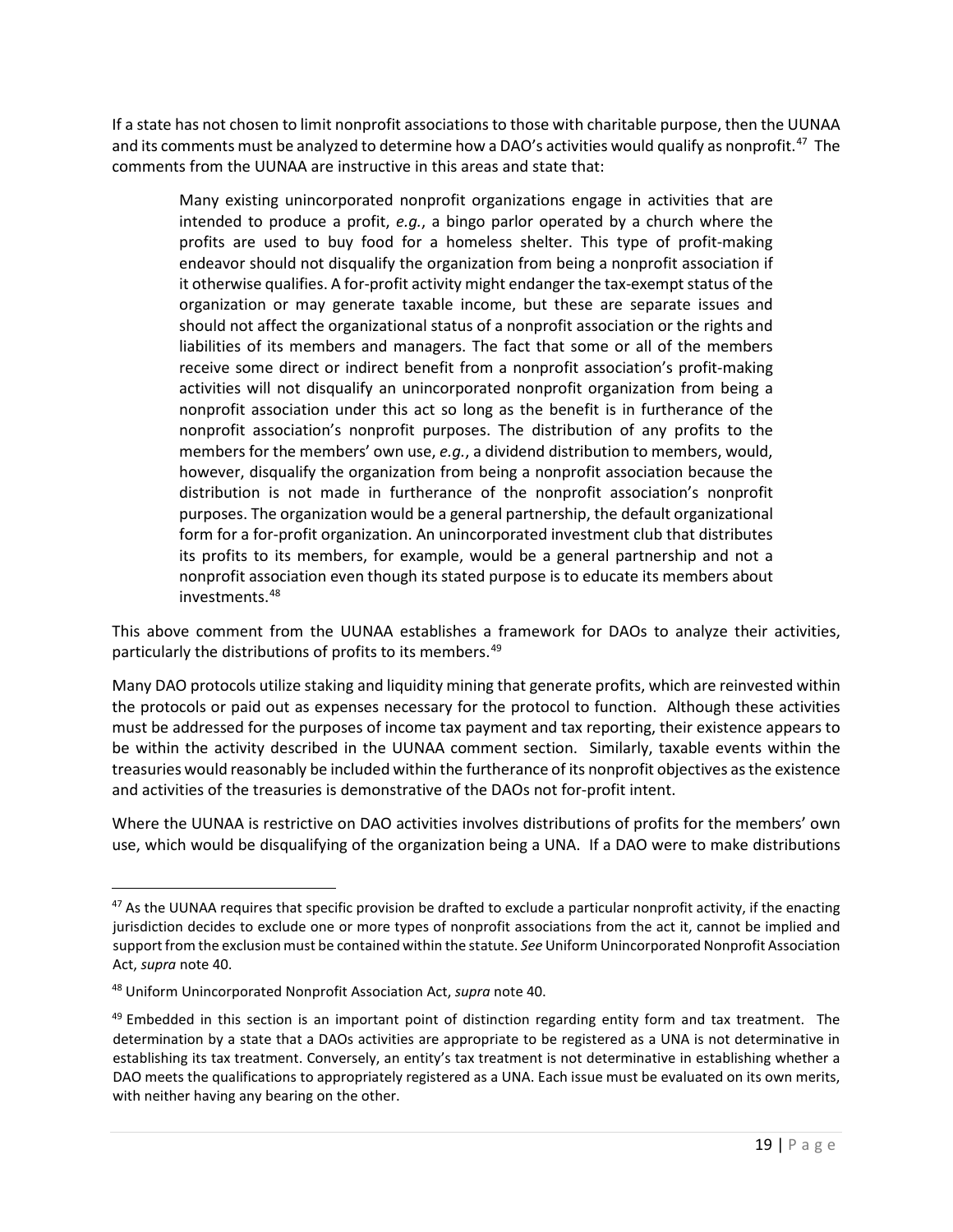of profits to its members in a manner inconsistent with its nonprofit purpose, it would not maintain the liability limitations of a registered UNA.

Although a DAO could rid itself of all risk from engaging in for-profit activities by limiting the available functionality of the smart contracts in a manner immutable to even its governance proposals. However, this would severely hinder the ability for DAOs to function as an effective decision-making body and deprive it of the agency necessary to adapt to future changes. A potential solution DAOs could adopt to limit the risk regarding distributions would be to tailor the smart contracts to prevent distributions for a period of time, thus preventing the execution of any governance proposals inconsistent with its nonprofit purpose. Although this restriction is not strictly necessary to demonstrate a nonprofit intent, it would be consistent with other forms of governance restrictions utilized by developers to steward the adoption of a nascent technology.

Ultimately, it is possible that the membership of a DAO could decide that they wished to profit from some aspect of the protocol. Although the mechanics of such a transition in change of entity structure or change in operation would need to comply with state law and be tailored to a specific DAO's facts and circumstances, the mere potential for a DAO membership to one day profit from an operational change is not evidence of a for-profit intent. Although the case law on this issue is mostly defined by for-profit activities that is consistent with a nonprofit purpose and examples exist of disqualifying distributions even the limited number of cases reference situations where associations have been able to make distributions that directly benefit their members.

In analyzing this issue, one court wrote:

"Nonprofit" is not defined. A common definition — it is an association whose net gains do not inure to the benefit of its members and which makes no distribution to its members, except on dissolution — *does not work for all nonprofit associations*. Consumer cooperatives, for example, make distributions to their members; but they are not for-profit organizations. Those consumer cooperatives not organized under specific state or federal laws need the benefits of this Act.<sup>[50](#page-19-0)</sup>

Although a Texas State Circuit Court of Appeals decision is not controlling law, it is confirmation that members of registered UNA have been allowed to distribute revenue to its members without automatically being considered for-profit and may leave room for carefully constructed positions to allow DAOs to operate in a similar fashion, while still maintaining the liability protections of a registered UNA.<sup>[51](#page-19-1)</sup>

# *Liability Protections of UUNAA for DAOs*

Adoption of the UUNAA makes an UNA a legal entity separate from its members in determining and enforcing rights, duties and liabilities in contract and tort, which provides significant benefit to members of UNAs. When assessing the liability protections afforded through adoption of the UUNAA, a Colorado court stated:

<span id="page-19-0"></span><sup>50</sup> *MT Falkin Invs., LLC v. Chisholm Trail Elks Lodge No. 2659*, 400 S.W.3d 658 (Tex. App.- Austin 2013).

<span id="page-19-1"></span><sup>&</sup>lt;sup>51</sup> Consumer cooperatives provide a particularly interesting line of inquiry for DAOs interested in making distributions to their members because the form of those distributions could be structured as payment for services rendered to the DAO protocol, such as through staking, which is in many ways analogous to the benefits received by the members of consumer cooperatives.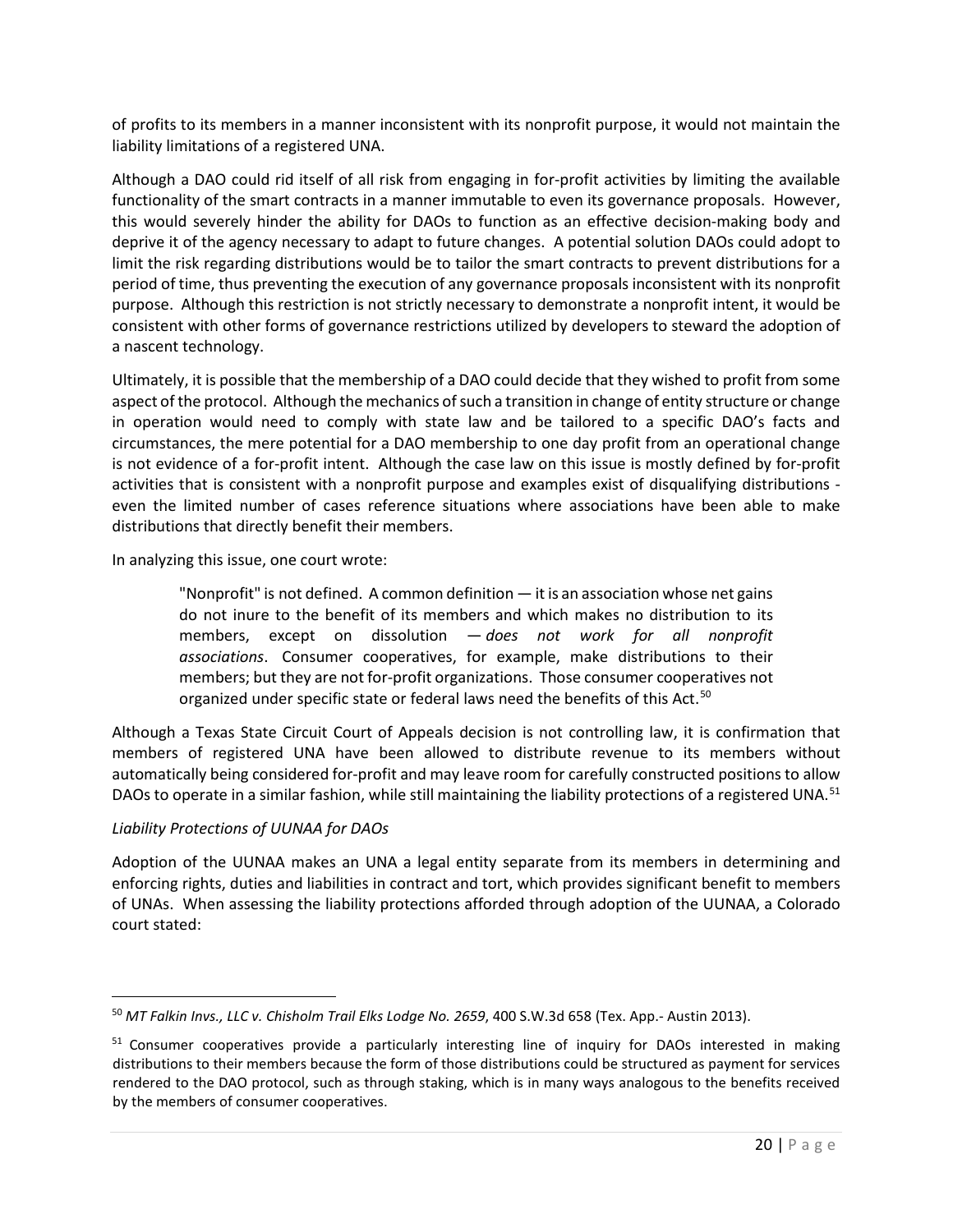There is no case law construing or applying this provision of the Association Act. The Association Act makes a nonprofit unincorporated association a legal entity separate and apart from its members. Therefore, logically, nonprofit unincorporated associations are more in the nature of corporations, limited partnerships, or limited liability companies. This basic and fundamental change has a considerable impact on the liability of members and others for the liabilities of nonprofit unincorporated associations. The official comments make these changes, and their implications, clear.[52](#page-20-0)

Although it is essential that a DAO wishing to register as a UNA ensure that its operations are consistent with the requirements, the limited liability protections afforded the members of a DAO through registering as a UNA are potentially expansive.<sup>[53](#page-20-1)</sup>

# *Agreement to Join Unincorporated Nonprofit Association for DAO Members*

One of the difficulties faced by DAOs, especially those already operating with active governance protocols, is meeting the formalities necessary to join an entity structure. In most cases, decentralized governance provides an inherent obstacle to decisions on entity structuring. In general, any decision to incorporate an entire DAO with a state authority requires an affirmative act made by each of the holders of the token. Even a majority vote that cleared the applicable governance protocol approval thresholds would not meet the requirements necessary to form an entity because any dissenting member would not be bound by the decision to form an entity. This presents a significant limitation on the options presented to DAOs that have already released their governance tokens.

However, the requirements for member participation in a registered UNA are significantly less cumbersome and present a viable path for an already operating DAO to utilize its governance protocols to form an agreement sufficient to establish the holders of the governance token as members of the entity through their continued membership in the DAO.

The UUNAA describes its legal requirements for membership as follows:

"Agreement" rather than "contract" is the appropriate term because the legal requirements for an agreement are less stringent and less formal than for a contract. For example, mutual consent must be present in both but the contractual concept of consideration is not necessary for an agreement. The agreement to form a nonprofit association can be in a "record" (see subsection (7)), or oral, or implied from conduct (*e.g.*, course of performance or course of dealing). The agreement to form a nonprofit association becomes part of the nonprofit association's overall "governing principles." "Implied from conduct" rather than "implied from its established practices" (see

Additionally, many states allow for permissive articles of incorporations and formalities for various entity structures. However, the more an entity structure is altered increases its risk for not being recognized in other jurisdictions. By utilizing a Uniform statue adopted in most states, a DAO registered as a UNA has a much stronger claim on having the rules of its state applied in a foreign jurisdiction than a heavily modified exotic entity structure.

<span id="page-20-0"></span><sup>52</sup> *Mohr v. Kelley*, 8 P.3d 543 (Colo. Ct. App. 2000).

<span id="page-20-1"></span><sup>&</sup>lt;sup>53</sup> As with any protections afforded an entity through state law, any DAO wishing to pursue this avenue would need to consult with an attorney regarding how these protections would be applied across jurisdictions.

It should be noted that in general, member litigation could theoretically be contracted through the governance protocols to be resolved in the state of the DAOs choosing.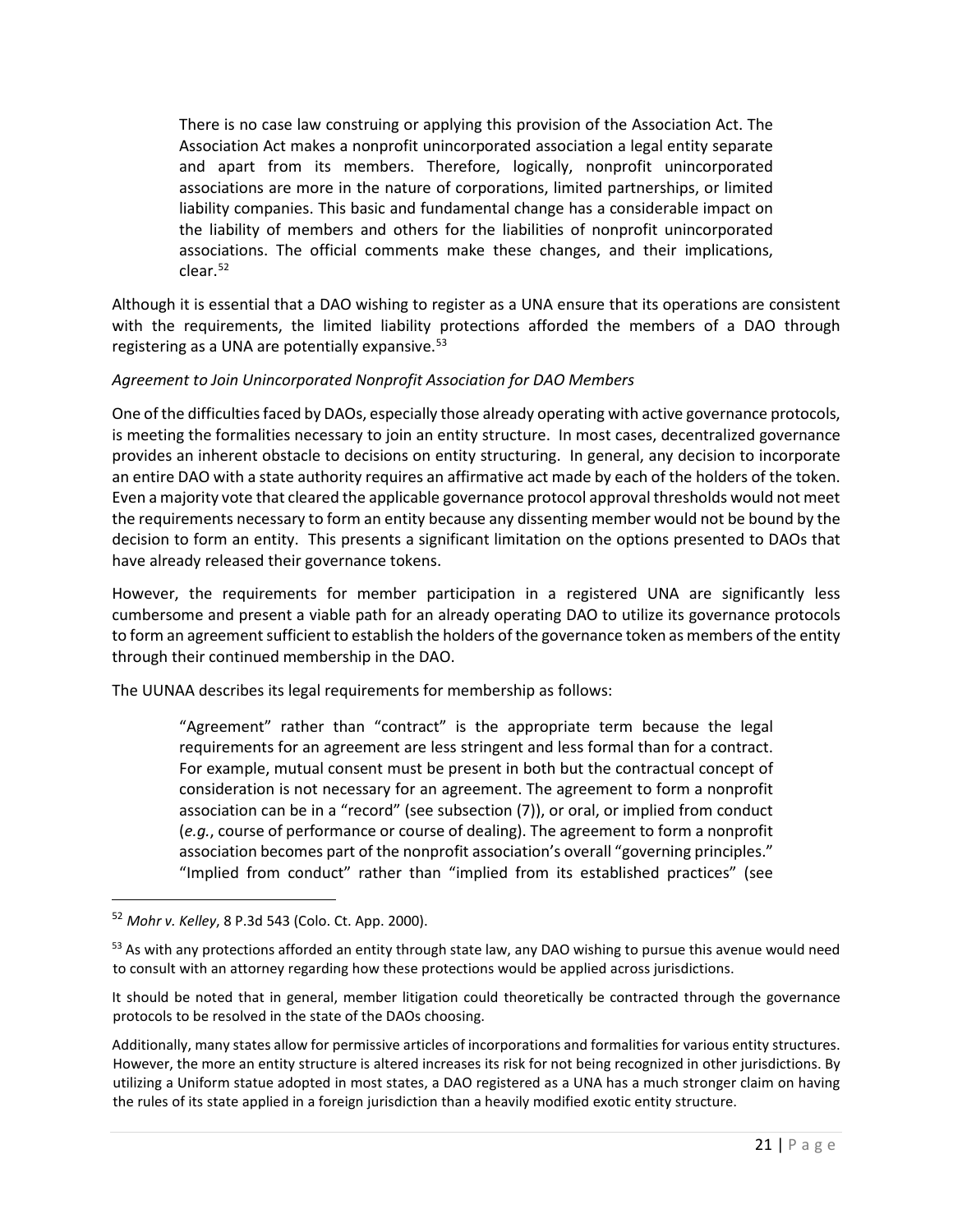subsection (2)) is used as the standard because the agreement to form a nonprofit association precedes or is contemporaneous with its existence, and established practices can only exist after the nonprofit association is in existence.

Accordingly, a validly executed governance proposal forming a UNA and the continued participation of its members through their governance tokens would be indicative of the type of conduct indicative of sufficient member agreement.

### *Transferability of Membership Interests amongst DAO members*

Although the default language of the UUNAA indicates that membership interests are not transferable, it does allow for nonprofit associations governing principles to dictate when transfers would be allowable.<sup>[54](#page-21-0)</sup> As governance tokens are designed to be freely transferable, they provide an obvious intent for membership in the DAO to be freely transferable.

#### "Siloed" DAO Entity Structures

An inherent difficulty that has arisen from the rapid developments in functionality of digital assets has been determining how existing regulatory, taxation and accounting principles should be applied. Cryptocurrencies and tokens alone have spawned a variety of categorizations beyond just a medium of exchange or a store of value through the benefit to which end-users are entitled. A single token can give access to a variety of services and functionality can even change over time.<sup>[55](#page-21-1)</sup> Much consideration has been given to the how this "hybrid" functionality of tokens presents an obstacle in assessing how a token should be treated, but the absence of traditional functionality is equally important in appropriately classifying how a token should be treated under the law, which is particularly relevant to governance tokens as related to DAOs.

When viewed from the functionality conveyed to its users, it is apparent that the governance tokens of most DAOs provide two distinct operational purposes that are directly tied to how decentralization is achieved, delineated by:

- 1. user interaction with the treasury; and/or
- 2. user interaction with the protocol.

Most governance protocols provide a significant amount of discretion to members regarding how the treasury is deployed and proposals can take many different forms, including distribution of grants, DAO funded development work, staking/liquidity programs and treasury diversifications. In order to be executable, the governance proposals often require additive smart contracts that provide the code necessary to actually enact the proposals. Additionally, many of the intended purposes of treasury proposals involve authorizing real-world individuals and entities to execute the stated purpose of the

Summarizing possible token categorizations as:

<span id="page-21-0"></span><sup>54</sup> Uniform Unincorporated Nonprofit Association Act, *supra* note 40.

<span id="page-21-1"></span><sup>55</sup> *See generally*, MakerDao Blog, *The Different Types of Cryptocurrency Tokens Explained (Feb. 11, 2020), available at [https://blog.makerdao.com/the-different-types-of-cryptocurrency-tokens-explained.](https://blog.makerdao.com/the-different-types-of-cryptocurrency-tokens-explained)* 

Platform tokens support d-apps built on the blockchain.

Security tokens represent legal ownership of a physical or digital asset.

Transactional tokens serve as units of account and are exchanged for goods and services.

Utility tokens are integrated into an existing protocol and used to access the services of that protocol.

Governance tokens fuel blockchain-based voting systems.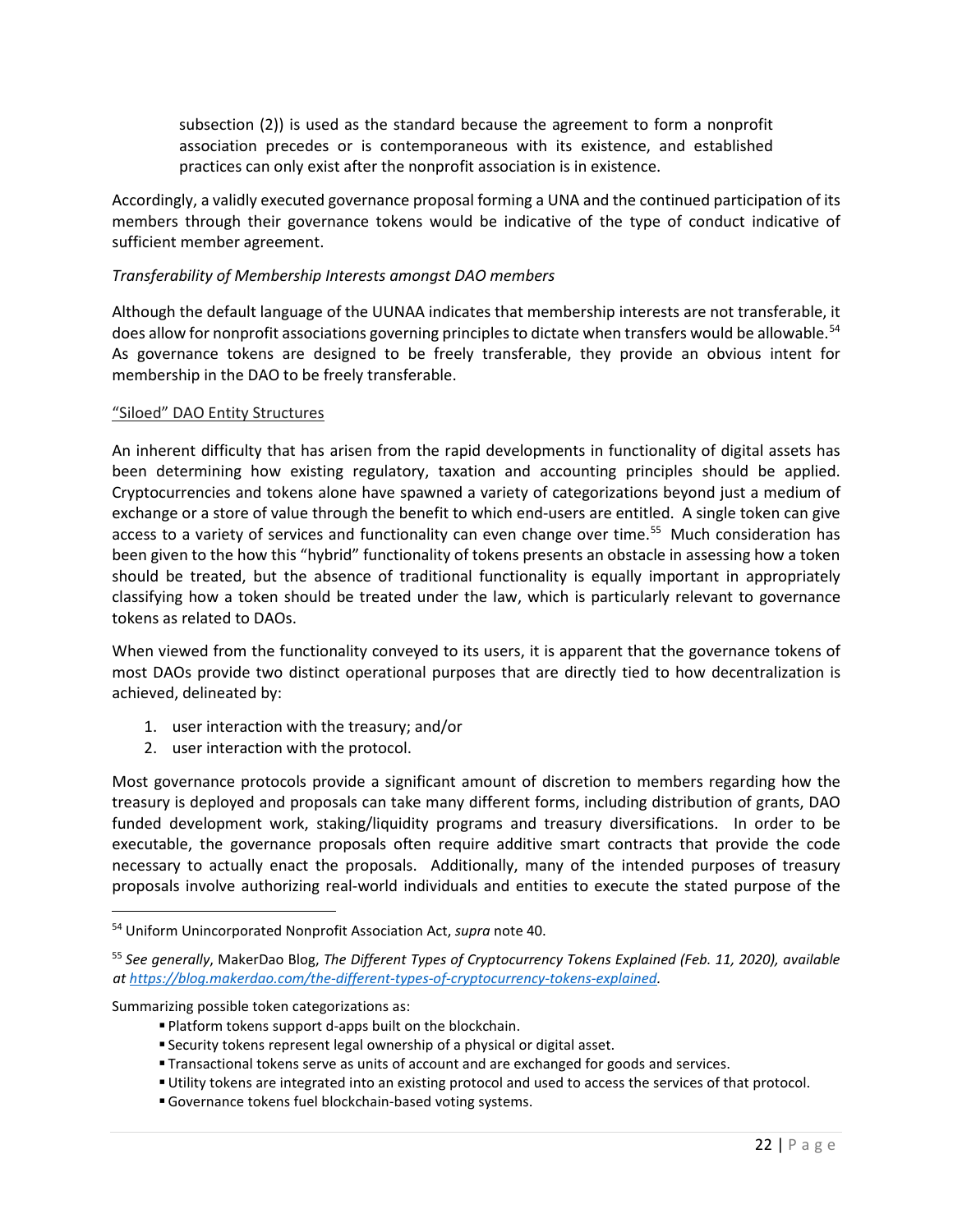proposals (*e.g.*, members of grant committees, board of directors for 501(c)(4) entities funded through the treasury or identifying individuals capable of performing work that benefits the DAO's objectives). This form of democratic and decentralized governance is commonly associated with DAOs in general.

In contrast to the broad authority governance protocols typically have with respect their treasuries, they typically have limited authority with respect to the underlying smart contracts of the protocol, which often contain immutable code that was solidified at the launch of the governance protocol. This limited authority does not mean that the original developers retained such control. In fact, the keys necessary to make broad changes to the protocol code and the operations its smart contracts perform are typically burned as part of the governance protocol's activation or, if not burned, then transferred into the control of the DAO. This establishes the trustless nature of the protocol and is one of the key innovations made possible by blockchain technology.

As a result, even though both the treasury and protocol governance proposals are accessible through the governance tokens interaction with the governance protocol, the widely divergent activities and clear delineation between treasury proposals and protocol proposals suggests the possibility that many DAOs could actually be comprised of two distinct entities.<sup>[56](#page-22-0)</sup> While significant interaction between the two would be indicative of a common purpose and necessitate a singular DAO entity, if a DAO's facts and circumstances truly demonstrated two distinct entities, then the possibility of "siloed" entity structures should be considered.<sup>57</sup>

#### Potentially Automated Tax Calculation

The calculation of tax could be written into the smart contracts at a 21% rate calculated on any disposition of treasury tokens (*e.g.*, treasury diversification sales, token swaps with other DAO treasuries, a hard fork of the governance token or to deposit the funds in a wallet of  $501(c)(4)$  entity associated with the DAO), which could be converted into stablecoins and deposited in the entity's wallet for the purpose of paying taxes.<sup>[58](#page-22-2)</sup>

By writing the 21% rate into any treasury transaction that would result in the recognition of income tax, the DAO would not need to authorize specific proposals to elect to pay taxes, it would be automatic to any taxable event that gave rise to income tax obligations on the treasury tokens, including proposals

<span id="page-22-0"></span><sup>56</sup> *See* Wright, *supra* Note 3 (for a discussion of the wide array of protocol functionality currently existing within DAOs).

<span id="page-22-1"></span><sup>&</sup>lt;sup>57</sup> If separate code were an additive fact in determining whether multiple entities existed, developers of smart contracts could make sure to provide alternative governance protocol smart contracts that distinguished between treasury and protocol proposals and potentially even separate the functionality contained in the governance tokens. However, it is important to note that the entities being considered here are not representative of the underlying technology or the code itself, it is the conduct and actions of how the members interact with that technology that is giving rise to the various entities. The question that would need to be explored by each DAO is whether or not the singular act of the distributing the governance tokens and the subsequent interaction between the protocol and the treasury could be separated into two distinct organizational and operational structures.

<span id="page-22-2"></span><sup>&</sup>lt;sup>58</sup> The facts and circumstances of a DAOs situation could result in state tax, franchise tax, property tax and international tax considerations that exceed the technical capacity for automation at this time, but the rapid development in enterprise blockchain solutions should ultimately meet the needs for an automated solution.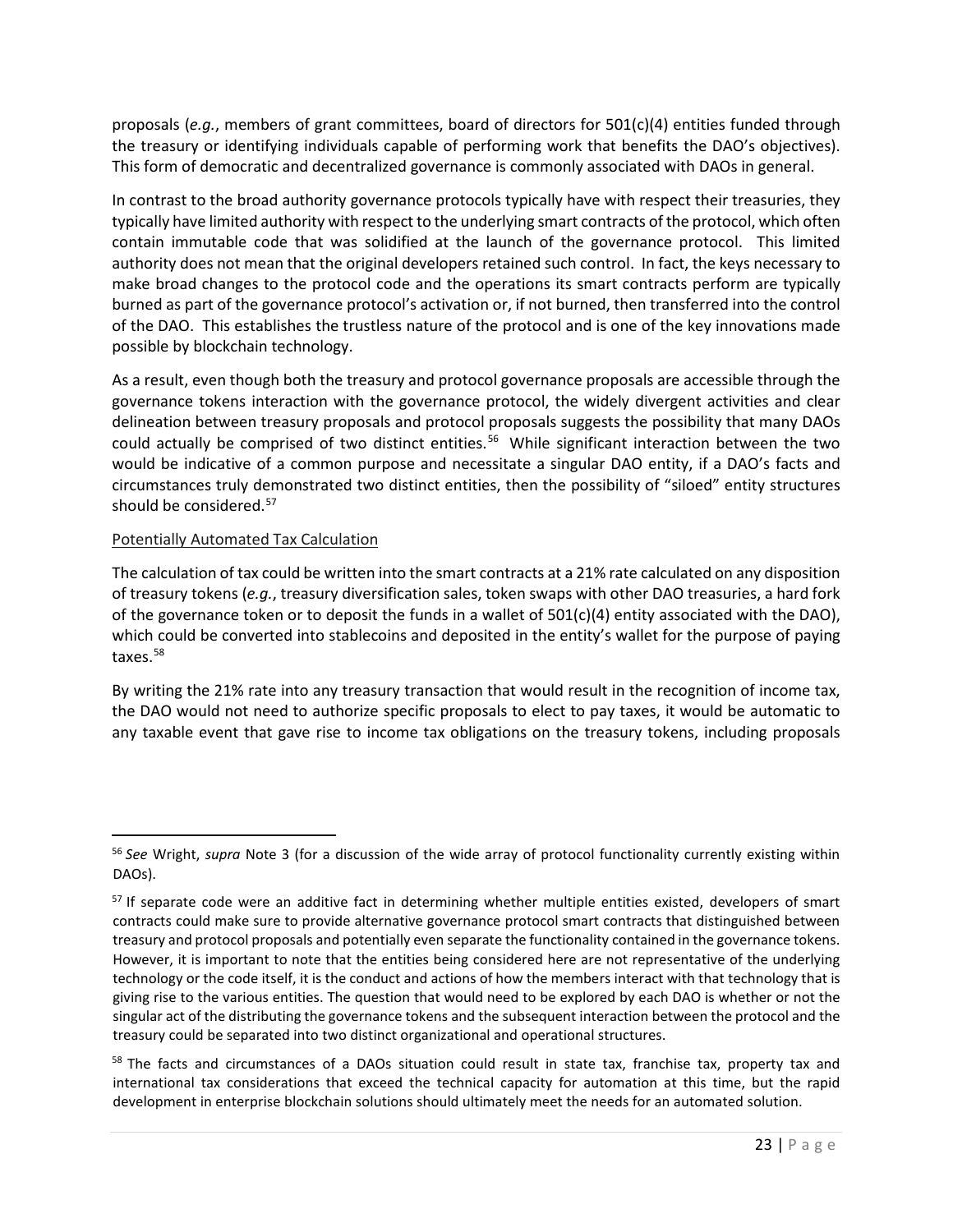enacted through governance. In the event the 21% withholding ended in a surplus, the terms of the entity would dictate that the overages be returned to the treasury.<sup>[59](#page-23-0)</sup>

In the proposed structures, the entity would be paying income tax in a situation where not only was income tax not being paid previously, but where a clear taxpayer or obligation to pay income tax had yet to be definitively established. As the proposed entity structures results in dominion and control of the treasury assets, they establish a clearly identifiable and appropriate taxpayer for income tax purposes.

#### Practical Considerations for the Payment of Taxes by UNAs

An eligible entity can utilize Form 8832 to elect its classification for federal tax purposes as a corporation, a partnership or an entity disregarded as separate from its owner.<sup>[60](#page-23-1)</sup> Associations are an eligible entity taxable as a corporation by election and although subject to acceptance by the IRS, Form 8832 is generally considered a pro forma filing.<sup>61</sup> Although there are limitations on when an election can be made, late filing procedures are fairly generous and in the case of the proposed entities, not necessary because Form 8832 would be filed as part of the registration as an UNA.<sup>62</sup>

It should be noted that there is a divergence of opinion within many DAO communities over whether DAOs should fundamentally be subject to taxation on any level, taxed as flow-through entities with member's responsible for paying the income tax associated with the DAO or taxed as a C-Corp with the entity responsible for the payment of taxes at the entity level and members responsible for the payment of taxes for any distributions on their personal returns.<sup>[63](#page-23-4)</sup> Although a for-profit DAO would have to determine what federal tax classification best serves its members, a not for-profit DAO would have no, or negligible, member distributions and the benefits of taxable entity around the treasury discussed throughout this analysis provides amble justification for why it is beneficial for the treasury to be taxed as a C-Corp.

### **Proposed Entity Structures**

As the facts and circumstances of each DAO are unique, there is no singular solution to the question of entity structure.

<span id="page-23-0"></span><sup>59</sup> As the tax basis of the assets held by the treasury would become complex over time, a smart contract basis tracker would need to be developed to fully perform the tax function on-chain. However, an off-chain schedule of tax basis will need to be maintained for filing tax returns and can be utilized for calculating surplus amounts that should be returned to the treasury in the absence of an on-chain solution.

<span id="page-23-1"></span> $60$  The default entity structure varies for eligible entities and a new eligible entity should not file Form 8832 if it intends to utilize the default structure. The default entity for UNAs would be as a flow-through entity.

<span id="page-23-2"></span> $61$  Concerns over tax classification were generally eliminated in 1996 with the adoption by the IRS of its "check-thebox" rules, which became effective January 1, 1997. Bloomberg [Portfolio 24-4th: Limited Partnerships: Legal Aspects](https://www.bloomberglaw.com/ms/product/blaw/document/2519753256)  [of Organization, Operation, and Dissolution, B. Historical Background](https://www.bloomberglaw.com/ms/product/blaw/document/2519753256) (last visited Oct. 17, 2021).

<span id="page-23-3"></span> $62$  The IRS does not typically challenge 8832 elections, but as a precaution around the uncertainty faced by DAOs, the proposed entity structure could file its election and wait for approval before proceeding with the tax filing strategy.

<span id="page-23-4"></span> $63$  Although DAOs are global in nature, to the extent they engage in activity within the U.S. and/or have U.S. token holders, both of which are universally true, U.S. tax authorities will seek to recover taxes from its operations and the purpose of this analysis is to provide a mechanism for DAOs to cooperate with U.S. tax authorities in any tax obligations.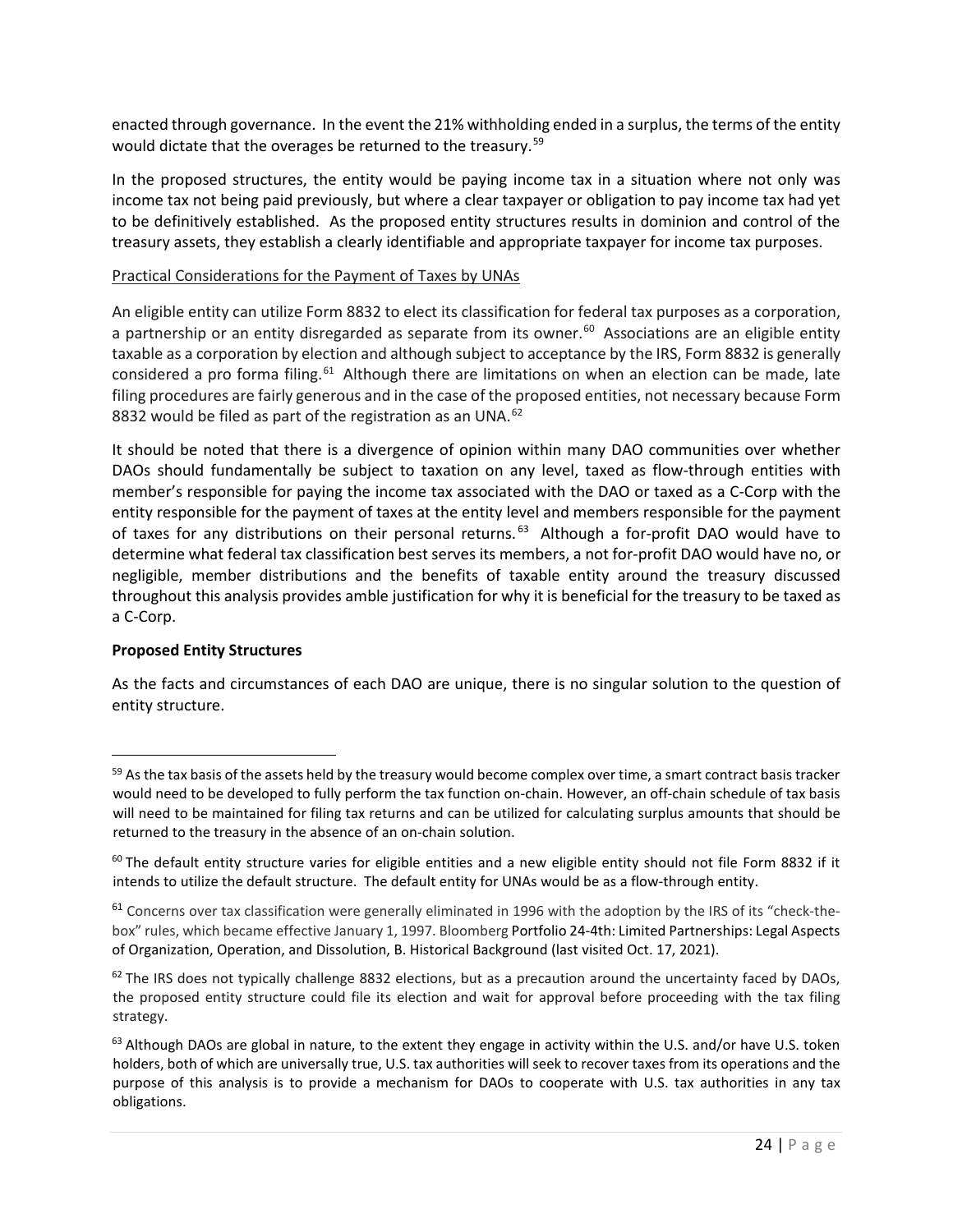The key goals of any DAO entity structure should include the following:

- Limit the liability of developers, users and members of DAOs;
- Create a taxpayer capable of paying taxes within the United States for any taxable transactions, especially those involving the DAO Treasury;
- Maintain decentralization by limiting the scope of operations of any individual entity;
- Be consistent with any assertions utilized in other regulatory compliance responsibilities;
- Avoid any reporting obligations under the CTA with respect to underlying governance token holders;
- Promote the availability of trustless and disintermediated transactions wherever possible; and
- Minimize the risk of imputed ownership by governance token holders of the DAO Treasury tokens.

The following section describes two high level applications involving the UNA for entity structures before concluding this analysis with suggested clarifications to the existing law that would assist DAOs in utilizing the UNA as an entity structure. A subsequent publication will follow that contains practical application of the steps necessary for a DAO to utilize these structures under existing law and how a DAO could design its smart contracts to execute the requirement in a trustless and on-chain manner. [64](#page-24-0)

# *DAO as a Fully "Wrapped" UNA Electing Federal Taxation as a C-Corp*

The minimal formality surrounding member requirements provides a significant advantage to utilizing a UNA for DAOs that have already launched their governance protocols. As participation in the DAO can be inferred through conduct, a validly executed governance proposal that was communicated to the membership would provide a mechanism to enact an entity structure that would limit member liabilities. As a UNA, the DAO would be able to open a bank account, sign contracts, file tax returns, pay employees and in general, meet the requirements of existence to interact as an entity.

Additionally, distributions from the treasury made as part of grant proposals or to fund possible 501(c)(4) foundations or lobbying entities would allow DAOs to utilize these tax-exempt entities as additive structures in service of their not-for-profit purpose.<sup>[65](#page-24-1)</sup>

<span id="page-24-0"></span> $64$  For existing DAO's with operational governance protocols, the decision to form an entity would have to be agreed to by a validly executed government proposal and the members overseeing the entity would have to be decided as part of that proposal. The entity would need to pay salaries to its employees and potentially its members, draft bylaws and articles of association, open a bank account, file form 8832 to be classified as a C-Corp for federal tax purposes, obtain an EIN, pay for a registered agent to monitor a Delaware PO Box and receive service of process, potentially pay back taxes and penalties for prior years and pay for tax preparations services.

Accordingly, the cost associated with the initial formation and expenses, an initial reserve amount and an annual stipend should be written into the smart contract. Its responsibilities would include making any quarterly tax payments and filing tax returns which would be populated by the information giving rise to the tax liability.

The members of the proposed entity would be subject to the DAO's governance protocols in the same way foundations have been utilized, with on-chain governance being written into their duties to minimize any off-chain decision making that should be controlled by governance.

<span id="page-24-1"></span> $65$  To be tax-exempt as a social welfare organization described in IRC Section 501(c)(4), an organization must not be organized for profit and must be operated exclusively to promote social welfare. To qualify as an exempt social welfare organization, the activities of the organization must benefit a community, rather than merely benefit the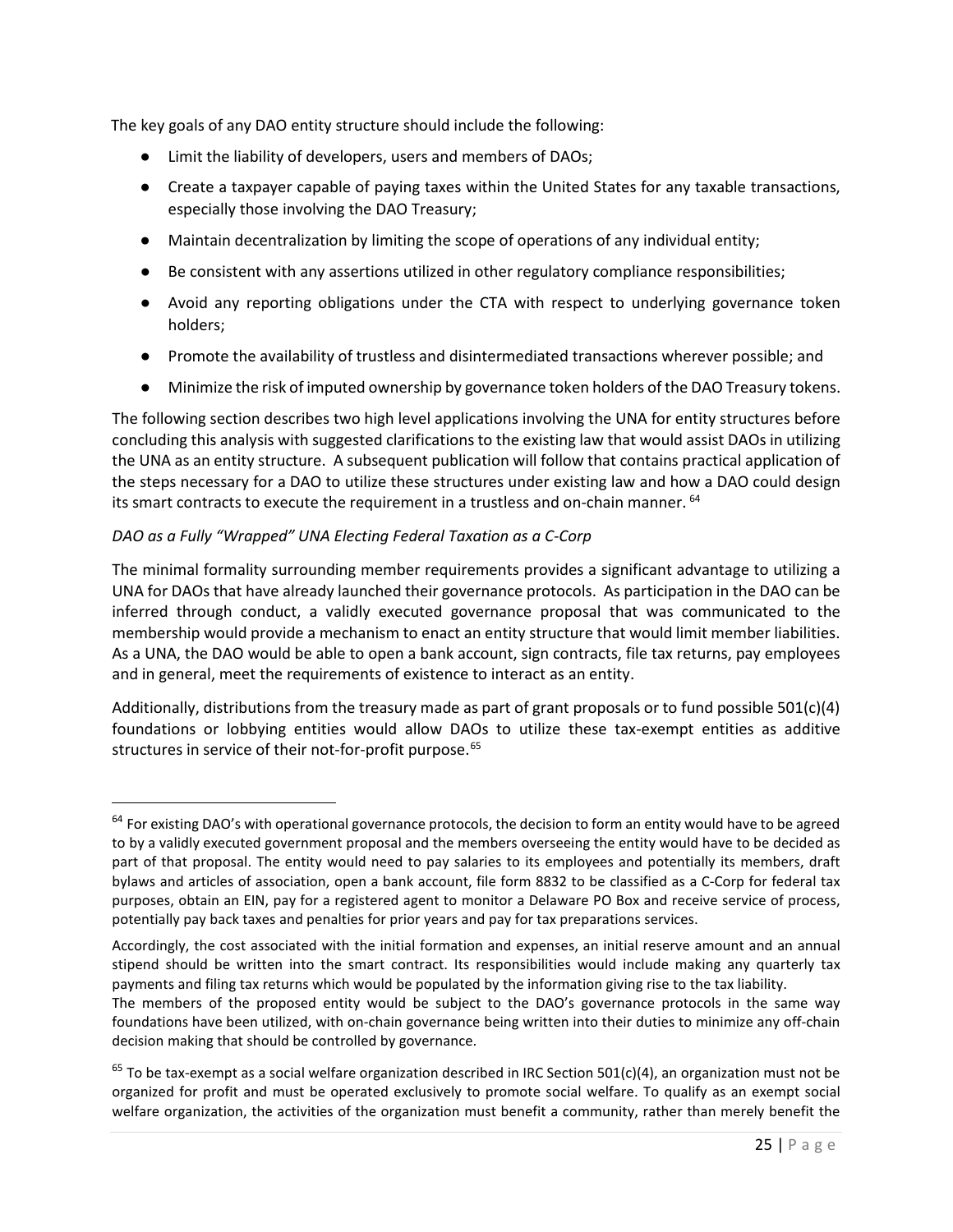The potential risks to this structure are that any distributions of profit could result in a challenge to the liability limitations and any future change in categorization of not-for-profit intent or entity classification as a result of changes in law would include the complications of the treasury's locked in value at that time.

However, with minimal clarifications and modifications to the UUNAA as adopted by the states, the UNA entity form could easily become the most appropriate and complimentary entity structure for DAO operations (*see* **Chart 4**). [66](#page-25-0) 



**Chart 4**

organization's membership or other select group of individuals or organizations. A related criterion of the tax-exempt social welfare organization is that it must not be operated primarily for the economic benefit or convenience of its members.

Advocacy organizations meet the contemporary requirements of tax-exempt social welfare organization. The term advocacy encompasses efforts to influence legislation and involvement in political campaign activities. Thus, a social welfare organization can be an action organization and is permitted to engage in unlimited legislative activity if the primary reason for the activities is achievement of the organization's exempt purpose. Internal Revenue Service, *Types of Organization Exempt under Section 501(c)(4)*, *available at* [https://www.irs.gov/charities-non](https://www.irs.gov/charities-non-profits/other-non-profits/types-of-organizations-exempt-under-section-501c4)[profits/other-non-profits/types-of-organizations-exempt-under-section-501c4](https://www.irs.gov/charities-non-profits/other-non-profits/types-of-organizations-exempt-under-section-501c4) (last visited Oct. 17, 2021).

<span id="page-25-0"></span><sup>&</sup>lt;sup>66</sup> Absent clarity in the law, extending this structure to DAOs with significant accretion of profits to the treasury or make any member distributions could be at significant risk of being challenged.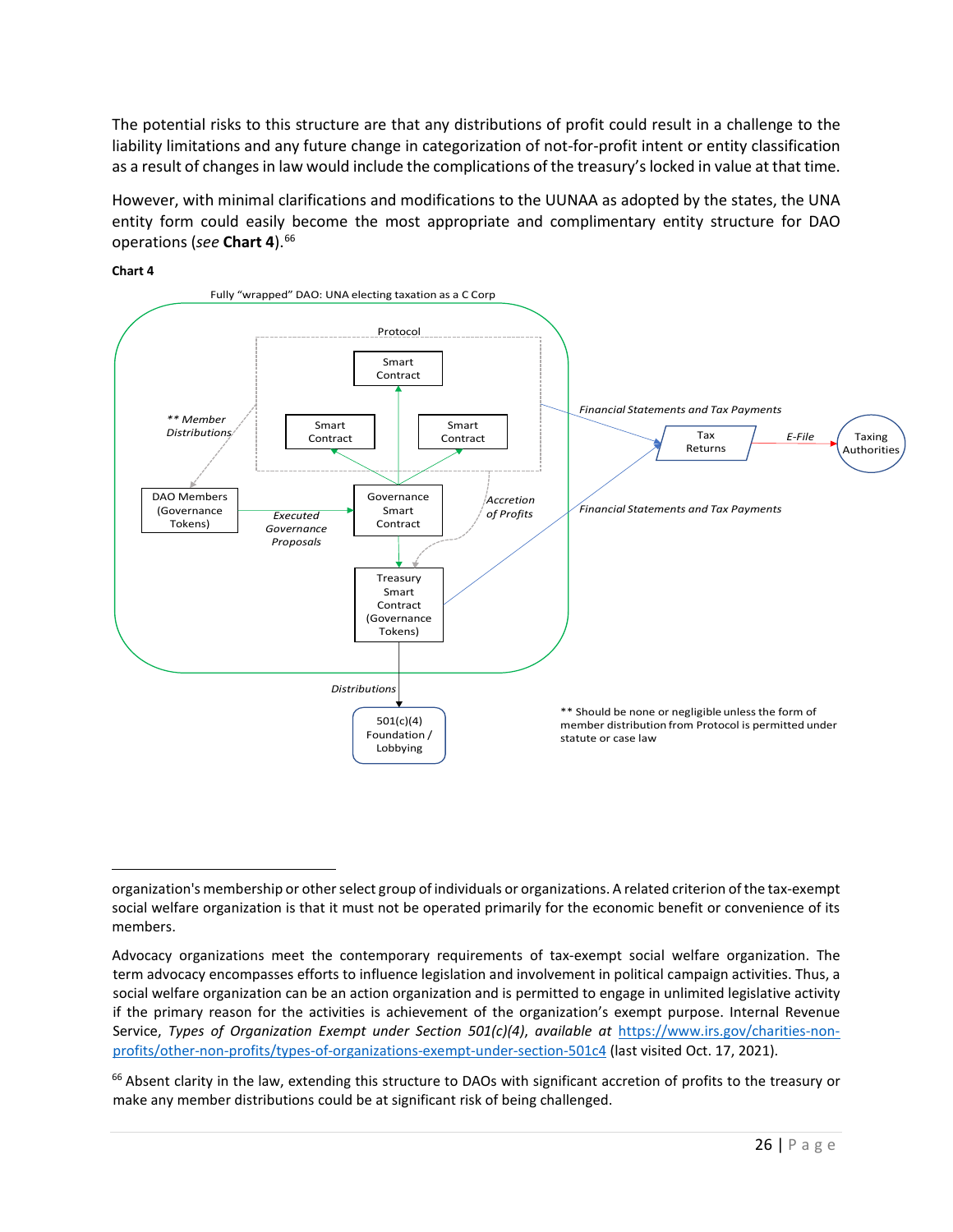# *DAO with "Siloed" Protocol and Treasury Entities*

The benefits of a "siloed" entity structure would allow for the treasury to fully "wrap" itself in a UNA, while allowing the protocol to decide between staying regimeless, "wrapping" itself in a UNA or utilizing an LLC structure, as appropriate to its facts.<sup>67</sup> This would allow a certain measure of certainty to DAOs because keeping the treasury and the protocol separate allows more flexibility to adopt to future changes in law or member decisions making regarding operation. If a fully "wrapped" DAO organized as not-forprofit were to decide that it wished to engage in for-profit activity in the future, the existence of the treasury within its entity structure could result in complications. However, if the treasury and protocol were distinct entities, the treasury would be able to maintain its organizational structure independent of any decision made by the protocol (*see* **Chart 5**).

The risks of the "siloed" structure would be the same as a DAO fully "wrapped" in a UNA (that the determination of impermissible member benefit would place the limited liability protections of members at risk), with the additional complexity of having its justification for two separate entities challenged and any tax avoidance concerns resulting from the "siloed" entities potentially being filed in different taxing jurisdictions.



<span id="page-26-0"></span> $67$  Any entity plan that involves the potential for operations to be separated between different taxing jurisdictions or rates would need to be carefully assessed from a transfer pricing perspective in relation to possible base erosion concerns. Every entity structure proposed in this memo results in wider application of U.S. activity being tax compliant when compared to a regimeless DAO. However, the introduction of the "siloed" entity form for DAOs could easily be utilized to push taxable activity into favorable taxing jurisdictions. DAOs wishing to utilize the "siloed" entity form for DAOs carefully evaluate the tax ramifications to ensure compliance with the law.

# **Chart 5**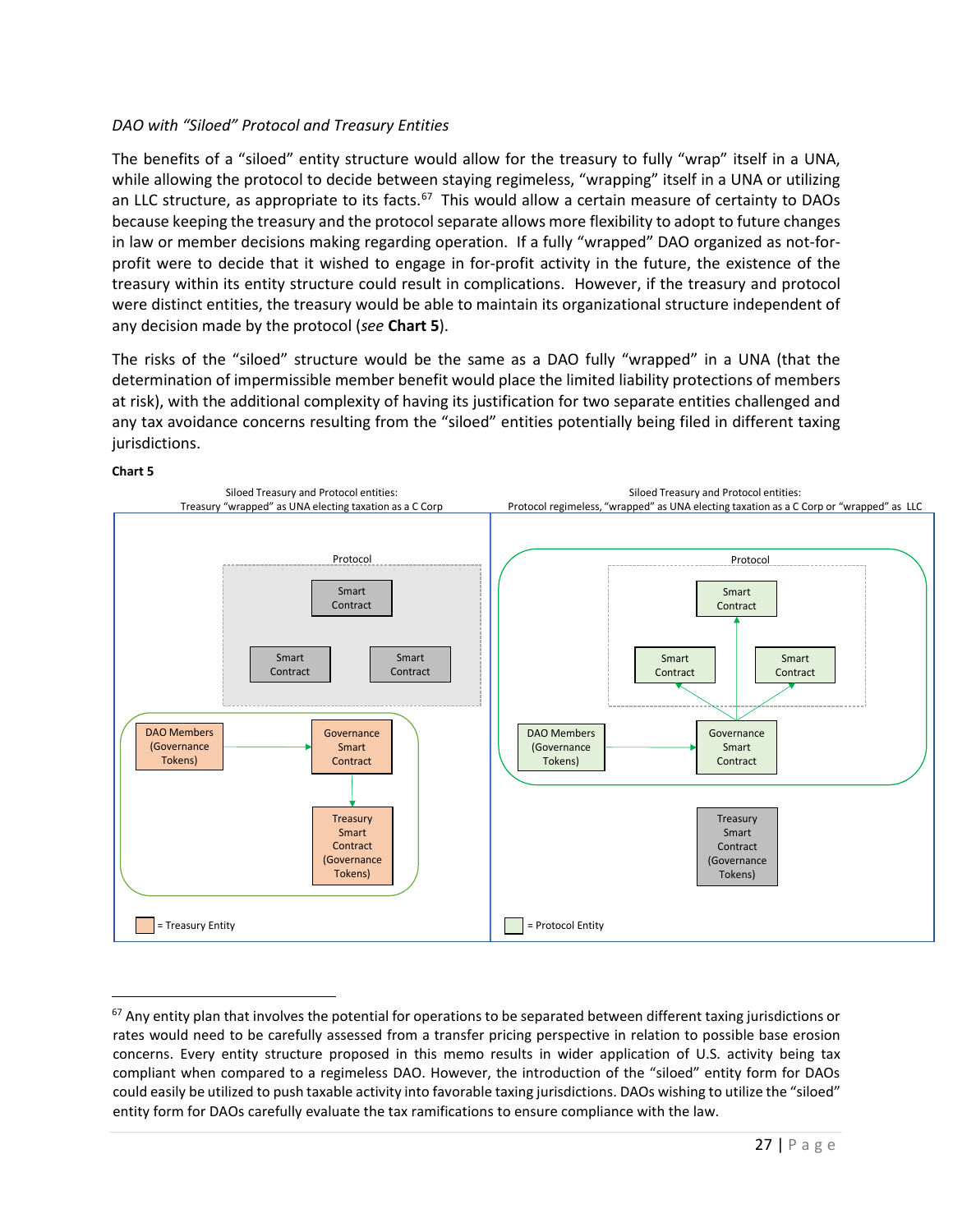The treasury entity would allow for utilization of the 501(c)(4) foundation/lobbying entities and remit taxes in the same manner as the fully "wrapped" DAO (*see* **Chart 6)**.

#### **Chart 6**



However, the protocol entity would need to evaluate the most appropriate entity classification for its facts and circumstances.

An alternative application of the "siloed" entity structure could provide a solution to a regimeless DAO's inability to file tax returns. Although the absence of a legal entity over the DAO would leave segments of the DAO uncovered, most of the risk associated with DAO operations is contained within the operation of the treasuries and a "siloed" entity structure around distributions of the treasury would provide a mechanism for filing and paying taxes, limitation of some of the liabilities and facilitate the distribution of funds to establish grant programs, foundations or lobbying entities (*see* **Chart 7**). [68](#page-27-0)

Accordingly, a UNA electing taxation as a C-Corp could be created that exerts dominion and control over the smart contracts associated with treasury distributions of validly enacted governance proposals. Although the articles of association and bylaws for the entity could be strictly written such that the entity was required to execute the proposals as enacted by the governance (such that they were compliant with the law), the dominion and control exercised by such an entity would resolve any concerns over the assignment of income, thereby creating an appropriate taxpayer for the purpose of filing and paying taxes associated with treasury distributions.

<span id="page-27-0"></span> $68$  The risk associated with regimeless DAOs could be further reduced utilization of a portion of a DAO's treasury as a self-insurance fund.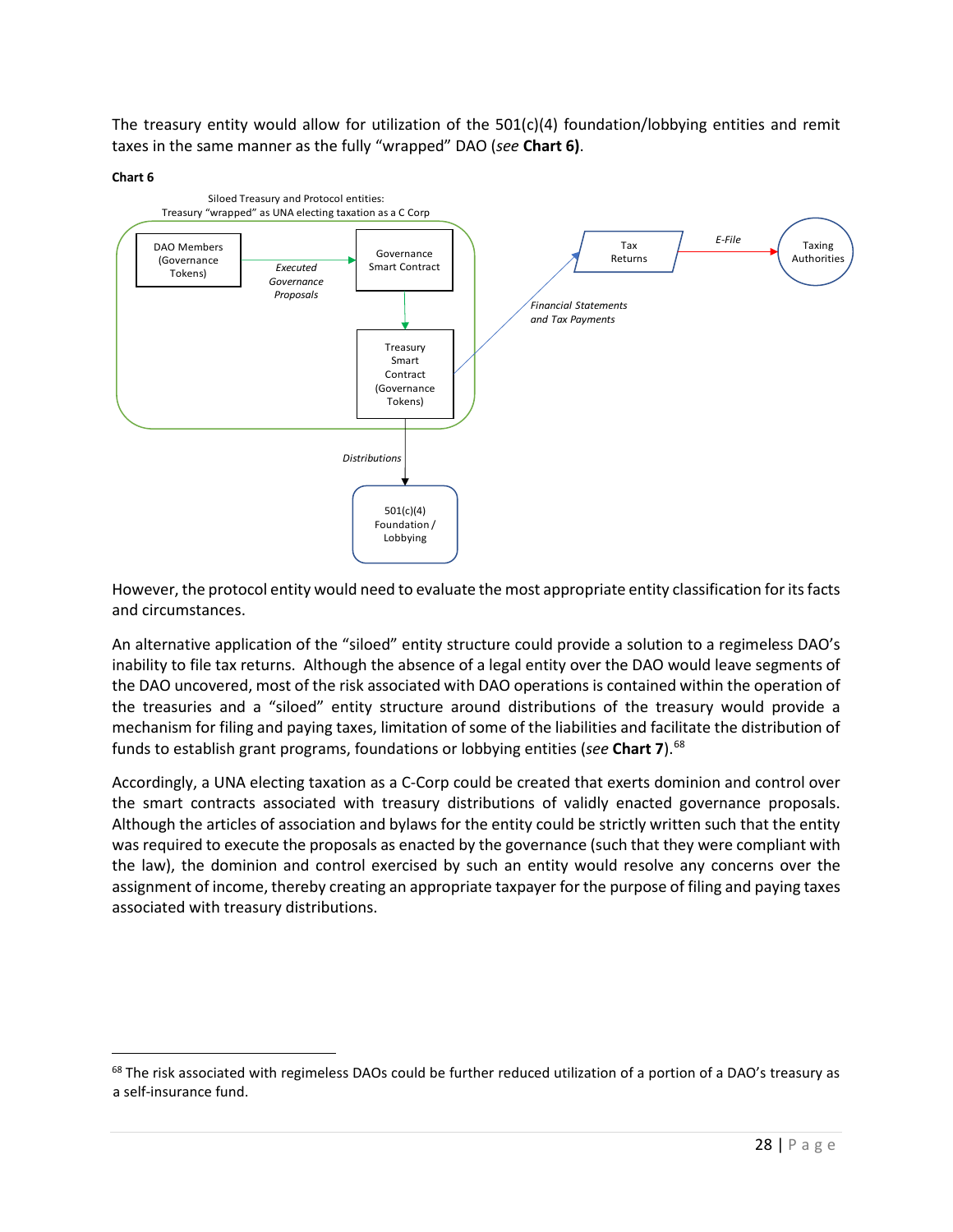#### **Chart 7**



Although this proposed entity does not resolve many of the issues related to a regimeless DAO, it does represent a good faith effort to resolve a regimeless DAO's inability to file and pay taxes regarding operations of its treasury. Additionally, this proposed structure requires minimal alterations to existing tax planning and could easily be modified to conform with any future regulatory and legislative requirements applicable to DAOs.

# **Conclusion**

Until such a time that comprehensive legislation and regulatory guidance exists specific to DAOs, many of the issues arising from DAO entity structural decisions cannot be definitively resolved. Although the smart contracts and functionality giving rise to the DAO exist solely on the internet and an argument can be made that their operations would be excluded from U.S. tax obligation, significant ties to the U.S. and the dominion and control over DAO treasuries establish a need for U.S. tax obligations to be met. Absent the adoption of a U.S. entity structure or a legal offshore structure, the developers and members of a DAO are at risk of potentially being (i) restricted from engaging in operations, (ii) held liable for any harm resulting from DAO activities and (iii) held liable for income tax liabilities associated with a protocol's operation and issuances of a treasury's governance tokens.

As most DAOs are designed as nonprofits and engage in not-for-profit activities, our analysis suggests that the UNA entity structure could be adopted by a variety of DAOs to limit liability and meet their tax obligations in some form. However, such structure may be less flexible than what DAOs seeking to distribute profits to members require. While in such cases alternative "siloed" structures utilizing UNAs could be available, the complexity and limitations associated with these structures could be alleviated by